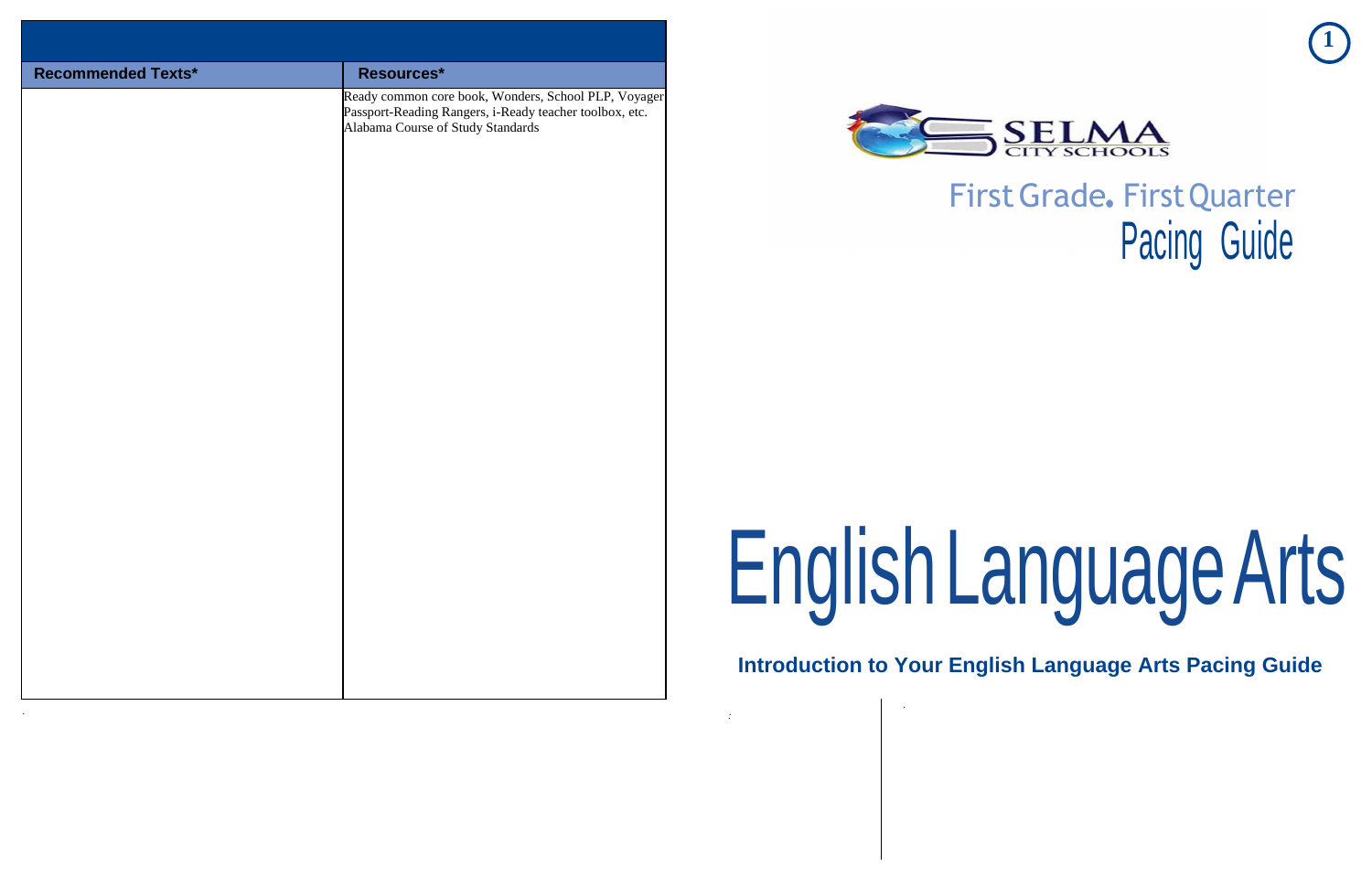# **Grade 1 English Language Arts First Quarter**

## **Weeks 1-4: Kindergarten Review Standards**

**Start Smart Week 1-3**

## **Weeks 5-9: First Grade Standards:**

**Wonders Unit 1 Week 1-Unit 1 Week 5**

| <b>INVITUDED SUITE I MEER TEUTHET MEER J</b> |                                              |                                            |                                             |                                        |                                          |
|----------------------------------------------|----------------------------------------------|--------------------------------------------|---------------------------------------------|----------------------------------------|------------------------------------------|
| <b>Foundational Skills</b>                   | <b>Reading: Literature</b>                   | <b>Reading: Informational Text</b>         | Writing                                     | Language                               | Speaking and Listening                   |
| RF.K.3 Know and apply grade-level            | RL.K.1 With prompting and support,           | RI.K.1 With prompting and support,         | W.K.5 With guidance and support             | L.K.1 Demonstrate command of the       | SL.K.1 Participate in collaborative      |
| phonics and word analysis skills in          | ask and answer questions about key           | ask and answer questions about key         | from adults, respond to questions and       | conventions of Standard English        | conversations with diverse partners      |
| decoding words.                              | details in a text.                           | details in a text.                         | suggestions from peers and add              | grammar and usage when writing or      | about kindergarten topics and texts      |
| a. Demonstrate basic knowledge of            | a. Make predictions to determine             |                                            | details to strengthen writing as            | speaking.                              | with peers and adults in small and       |
| one-to-one letter-sound                      | main idea and anticipate an ending.          | $\Box$ ELA K.10.2: I can respond to        | needed.                                     | a. Print many uppercase and            | larger groups.                           |
| correspondences by producing the             |                                              | questions about details in a text.         |                                             | lowercase letters.                     | a. Follow agreed-upon rules for          |
| primary or many of the most frequent         | $\Box$ ELA K.1.2: I can identify details in  |                                            | $\Box$ ELA K.27.1: I can dictate details to | d. Understand and use question         | discussions.                             |
| sounds for each consonant.                   | picture books or story pictures.             | $\Box$ ELA K.10.3: I can respond to yes or | strengthen the piece.                       | words (interrogatives) (e.g., who,     | b. Continue a conversation through       |
| b. Associate the long and short              |                                              | no questions about details in a            |                                             | what, where, when, why, how).          | multiple exchanges.                      |
| sounds with common spellings                 | $\Box$ ELA K.1.4: I can listen with          | text.                                      | $\Box$ ELA K.27.2: I can identify details   | f. Produce and expand complete         |                                          |
| (graphemes) for the five major               | comprehension and follow two-                |                                            | with prompts.                               | sentences in shared language           | $\Box$ ELA K.31.1: I can use language to |
| vowels.                                      | step directions.                             | RI.K. 2 With prompting and support,        |                                             | activities.                            | express ideas in complete                |
| c. Read common high-frequency                |                                              | identify the main topic and retell key     | W.1.5 With guidance and support             |                                        | sentences with support of                |
| words by sight.                              | RL.K.4 Ask and answer questions              | details of a text.                         | from adults, focus on a topic, respond      | □ ELA K.37a.1: I can trace letters     | sentence stems as needed.                |
| d. Distinguish between similarly             | about unknown words in a text.               |                                            | to questions and suggestions from           | accurately.                            |                                          |
| spelled words by identifying the             |                                              | $\Box$ ELA K.11.1: I can draw a picture    | peers, and add details to strengthen        |                                        | $\Box$ ELA K.31.3: I can listen with     |
| sounds of the letters that differ.           | $\Box$ ELA K.4.5: I can identify the letters | about the main topic of a text.            | writing as needed.                          | □ ELA K.37a.5: I can cooperate in      | comprehension and follow two-            |
|                                              | of the alphabet.                             |                                            | <b>Schools PLP Lesson 141</b>               | holding writing tool in a fisted       | step directions.                         |
| $\Box$ ELA K.22.1: I can reproduce the long  |                                              | $\Box$ ELA K.11.2: I can identify pictures | <b>Ready Common Core Teacher</b>            | or immature grip (hand-over-           |                                          |
| and short sounds of the five                 | RL.K.10 Actively engage in group             | showing key details of a text.             | Resource Book Lesson 10                     | hand).                                 | SL1.1 Participate in collaborative       |
| major vowels.                                | reading activities with purpose and          |                                            |                                             |                                        | conversations with diverse partners      |
|                                              | understanding.                               | RI.1.1 Ask and answer questions            | $\Box$ ELA 1.27.1: I can write simple       | $\Box$ ELA K.37d.2: I can discuss and  | about Grade 1 topics and texts with      |
| $\Box$ ELA K.22.2: I can match written       |                                              | about key details in a text.               | sentences that convey meaning.              | define question words.                 | peers and adults in small and larger     |
| sight words.                                 | $\Box$ ELA K.9.1: I can listen to a story    | <b>Schools PLP Lessons</b>                 |                                             |                                        | groups.                                  |
|                                              | being read and/or class                      | 16, 34, 39, 61, 73, 101, 131, 157, 176     | $\Box$ ELA 1.27.2: I can dictate details to | □ ELA K.37f.1: I can use four-to-five- | Follow agreed-upon rules for<br>а.       |
| $\Box$ ELA K.22.3: I can mimic               | discussions of the story and                 | <b>Ready Common Core Lesson 6</b>          | strengthen the topic.                       | word phrases.                          | discussions (e.g., listening to          |
| pronunciation and spelling of                | answer related questions                     |                                            |                                             |                                        | others with care, speaking one at        |
| common high-frequency words.                 | correctly.                                   | $\Box$ ELA 1.10.1: I can with prompting    | $\Box$ ELA 1.27.3: I can identify           | L.K.2.38 Demonstrate command of        | a time about the topics and texts        |
|                                              |                                              | and support, ask and answer                | descriptive words.                          | the conventions of Standard English    | under discussion).                       |
| □ ELA K.22.4: I can match letter             | RL.1.1 Ask and answer questions              | questions about key details in a           |                                             | capitalization, punctuation, and       |                                          |
| names to letter sounds.                      | about key details in a text.                 | text.                                      | □ ELA 1.27.4: I can orally describe a       | spelling when writing.                 | <b>Schools PLP Lesson 11</b>             |
|                                              | <b>Schools PLP Lessons</b>                   |                                            | picture telling the main topic              | a. Capitalize the first word in a      | <b>Ready Common Core Teacher</b>         |
| $\Box$ ELA K.22.5: I can point to named      | 16, 34, 39, 61, 73, 101, 131, 157            | $\Box$ ELA 1.10.2: I can identify the      | and key details.                            | sentence and the pronoun I.            | <b>Resource Book Lesson</b>              |
| letter when directed.                        | <b>Ready Common Core Lesson 1</b>            | concept of questions and                   |                                             | b. Recognize and name end              | A, B, C, D, E, F, G, H, I, 2-21          |
|                                              |                                              | statements.                                | W.1.3 Write narratives in which they        | punctuation.                           | $\Box$ ELA 1.31.1: I can use language to |
| □ ELA K.22.6: I can recognize own            | Alabama Specific Make predictions            |                                            | recount two or more appropriately           | c. Write a letter or letters for most  | express ideas in complete                |
| name in print.                               | from text clues.                             | $\Box$ ELA 1.10.3: I can identify the      | sequenced events, include some              | consonant and short-vowel sounds       | sentences.                               |
|                                              |                                              | difference between a question              | details regarding what happened, use        | (phonemes).                            |                                          |
| RF.1.1 Demonstrate understanding of          | $\Box$ ELA 1.1.1: I can with prompting       | and a statement.                           | temporal words to signal event order,       | d. Spell simple words phonetically,    | □ ELA 1.31.2: I can use language to      |
| the organization and basic features of       | and support, ask and answer                  |                                            | and provide some sense of closure.          | drawing on knowledge of sound-         | express ideas in words and               |
| print.                                       | questions about key details in a             | $\Box$ ELA 1.10.4: I can respond to        | Schools PLP Lessons 21,42,50,88             | letter relationships.                  | phrases.                                 |
|                                              | text.                                        | questions about details in a text.         | <b>Ready Common Core Teacher</b>            |                                        |                                          |
| □ ELA 1.20.1: I can identify sentences       |                                              |                                            | Resource Book Lessons A,G                   | $\Box$ ELA K.38a.1: I can discuss and  | $\Box$ ELA 1.31.3: I can listen with     |
| as consisting of words.                      | $\Box$ ELA 1.1.2: I can make predictions     | $\Box$ ELA 1.10.5: I can respond to yes or |                                             | identify a sentence.                   | comprehension and follow                 |
|                                              | to determine main idea and                   | no questions about details in a            |                                             |                                        | multiple step directions.                |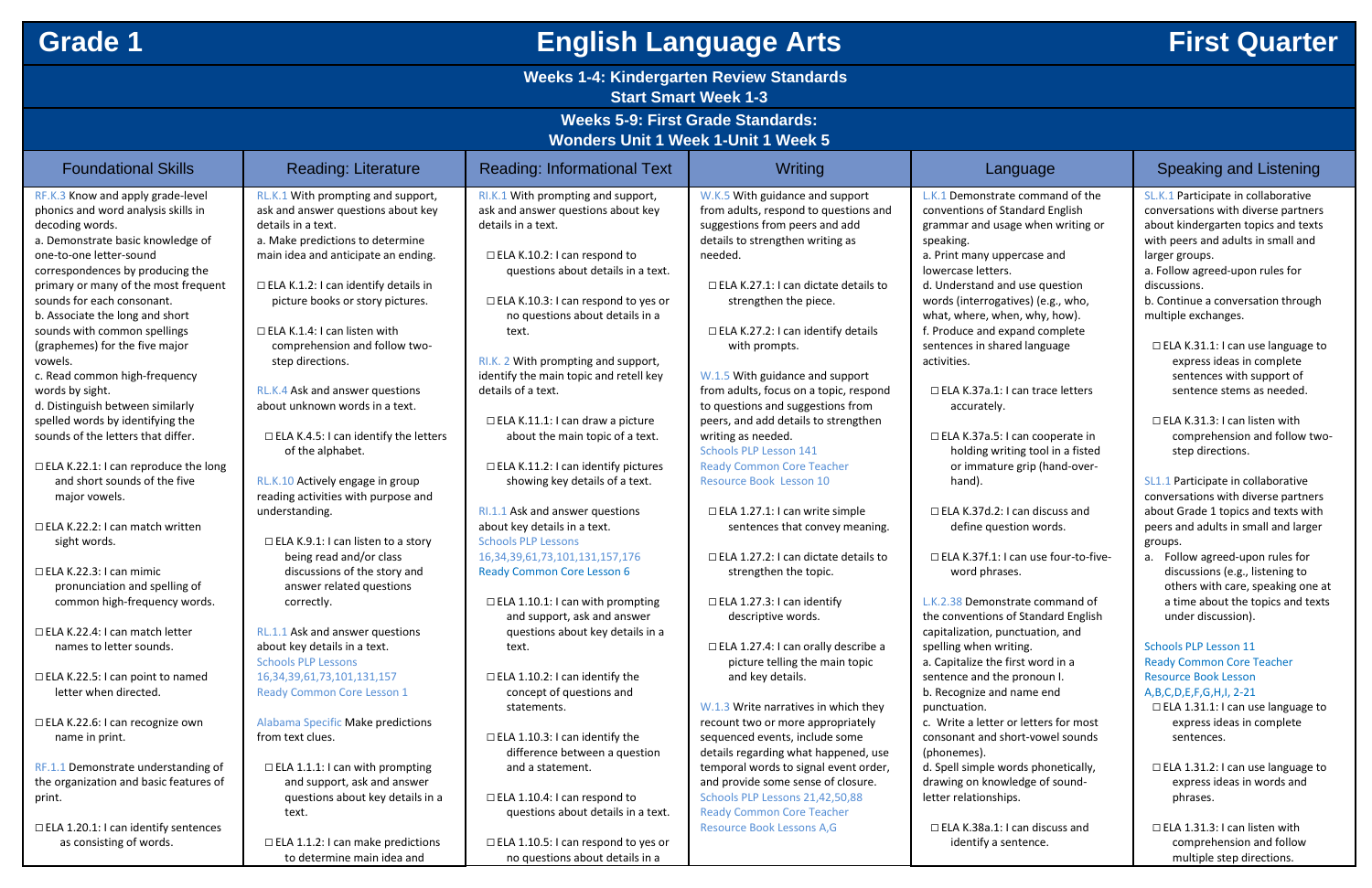| $\Box$ ELA 1.20.2: I can follow words from                     | anticipate an ending.                      | text.                                   | □ ELA 1.26.1: I can write simple                                     | $\Box$ ELA K.38a.2: I               |
|----------------------------------------------------------------|--------------------------------------------|-----------------------------------------|----------------------------------------------------------------------|-------------------------------------|
| left to right, top to bottom, and                              |                                            |                                         | sentences that convey meaning                                        | identify a wo                       |
| page-by-page.                                                  |                                            |                                         | to recount one sequenced                                             |                                     |
|                                                                | $\Box$ ELA 1.1.3: I can answer "wh" and    | $\Box$ ELA 1.10.6: I can ask questions  | event.                                                               | $\Box$ ELA K.38a.3: I               |
| $\Box$ ELA 1.20.3: I can recognize that                        | "how" questions to organize                | about the environment.                  |                                                                      | case and low                        |
| spoken words are represented in                                | thoughts about the text.                   |                                         |                                                                      |                                     |
| written language by specific                                   | Examples: who, what, when,                 | RI.1.2 Identify the main topic and      |                                                                      | $\Box$ ELA K.38a.4: I               |
| sequences of letters.                                          | where, why.                                | retell key details of a text.           | □ ELA 1.26.2: I can use temporal                                     | upper case a                        |
|                                                                |                                            | School PLP Lessons 31,115               | words with pictures to                                               | letters.                            |
| $\Box$ ELA 1.20.7: I can recognize print in                    | $\Box$ ELA 1.1.4: I can use language to    | Ready Common Core Lessons E, F, G, I,   | demonstrate order of events.                                         |                                     |
| the environment.                                               | express ideas in complete                  |                                         |                                                                      | $\Box$ ELA K.38b.1: I               |
|                                                                | sentences (with support of                 |                                         | □ ELA 1.26.3: I can sequence                                         | identify an e                       |
| RF.1.2 Demonstrate of spoken words,                            | sentence stems as needed).                 | $\Box$ ELA 1.11.1: I can with prompting | pictures of events in the order in                                   |                                     |
| syllables, and sounds (phonemes).                              |                                            | and support, identify the main          | which they occurred.                                                 | □ ELA K.38b.2: I                    |
| c. Isolate and pronounce initial,                              | $\Box$ ELA 1.1.5: I can mimic songs,       | topic and retell key details of a       |                                                                      | identify a qu                       |
| medial vowel, and final sounds                                 | poems, and stories with                    | text.                                   | W.1.8 With guidance and support                                      |                                     |
| (phonemes) in spoken single-syllable                           | repeated rhyme.                            |                                         | from adults, recall information from                                 | $\Box$ ELA K.38b.3: I               |
| words.                                                         |                                            | $\Box$ ELA 1.11.2: I can describe a     | experiences or gather information                                    | identify a pe                       |
| d. Segment spoken single syllable                              | $\Box$ ELA 1.1.6: I can listen with        | picture showing the main topic          | from provided sources to answer a                                    |                                     |
| words into their complete sequence                             | comprehension and follow two-              | and key details of a text.              | question.                                                            | $\Box$ ELA K.38b.4: I               |
| of individual sounds (phonemes).                               | step directions.                           |                                         | Schools PLP Lessons 38,116,131,164                                   | punctuation                         |
|                                                                |                                            | □ ELA 1.11.3: I can point to pictures   | <b>Ready Common Core Teacher</b>                                     |                                     |
| $\Box$ ELA 1.21.2: I can isolate and                           | $\Box$ ELA 1.1.7: I can listen with        | showing key details of a text.          | Resource Book Lessons C,E                                            | $\Box$ ELA K.38d.1: I               |
| pronounce the initial, medial                                  | comprehension and follow one-              |                                         |                                                                      | correct lette                       |
| vowel, and final sounds                                        | step directions.                           | $\Box$ ELA 1.11.4: I can draw a picture | $\Box$ ELA 1.30.1: I can discuss common                              | phoneme.                            |
| (phonemes) in three-phoneme                                    |                                            | about the topic of a text.              | experiences.                                                         |                                     |
| (consonant-vowel-consonant, or                                 | RL.1.3 Describe characters, settings,      |                                         |                                                                      | $\Box$ ELA K.38d.3: I               |
| CVC) words.                                                    | and major events in a story, using key     | $\Box$ ELA 1.11.5: I can point to the   | $\Box$ ELA 1.30.2: I can explore a variety                           | between the                         |
|                                                                | details.                                   | picture showing main topic.             | of informational sources.                                            | final sounds                        |
| *(This does not include CVCs                                   | <b>Schools PLP Lessons</b>                 |                                         |                                                                      | words.                              |
| ending with $/I/$ , $/r/$ , or $/x/$ ).                        | 1,3,4,6,23,63,66,68                        |                                         | $\Box$ ELA 1.30.3: I can show interest in                            |                                     |
| (Words, syllables, or phonemes                                 | Ready Common Core Lessons 2,3,4            |                                         | a variety of informational                                           | L.1.1 Demonstrate                   |
| written in /slashes/ refer to their                            | □ ELA 1.3.1: I can identify                |                                         | sources.                                                             | conventions of sta                  |
| pronunciation or phonology.                                    | characters, settings, and major            |                                         |                                                                      | grammar and usag                    |
| Thus, /CVC/ is a word with three<br>phonemes regardless of the | events in a story.                         |                                         | □ ELA 1.30.4: I can use pictures to<br>illicit recall from real life | speaking.<br><b>Ready Common Co</b> |
| number of letters in the spelling                              | $\Box$ ELA 1.3.2: I can draw a picture or  |                                         | experiences.                                                         | <b>Resource Book Les</b>            |
| of the word).                                                  | written response to a read-                |                                         |                                                                      | L.1.1a Print all upp                |
|                                                                | aloud that identifies the who or           |                                         |                                                                      | lowercase letters.                  |
| $\Box$ ELA 1.21.3: I can blend, and                            | what of the story.                         |                                         |                                                                      |                                     |
| segment onsets and rimes of                                    |                                            |                                         |                                                                      | $\Box$ ELA 1.37a.1: I               |
| single syllable spoken words.                                  | $\Box$ ELA 1.3.3: I can recall the major   |                                         |                                                                      | with accurac                        |
|                                                                | events in the story.                       |                                         |                                                                      |                                     |
| □ ELA 1.21.4: I can count, pronounce,                          |                                            |                                         |                                                                      | □ ELA 1.37a.2: 1                    |
| blend, and segment syllables in                                | $\Box$ ELA 1.3.4: I can recall the setting |                                         |                                                                      | make the mo                         |
| spoken words.                                                  | of a story.                                |                                         |                                                                      | letters.                            |
|                                                                |                                            |                                         |                                                                      |                                     |
| $\Box$ ELA 1.21.5: I can recognize and                         | $\Box$ ELA 1.3.5: I can recall the         |                                         |                                                                      | $\Box$ ELA 1.37a.3: I               |
| produce rhyming words.                                         | characters in a story.                     |                                         |                                                                      | purposeful n                        |
|                                                                |                                            |                                         |                                                                      | and circles.                        |
|                                                                | □ ELA 1.3.6: I can identify picture or     |                                         |                                                                      |                                     |
|                                                                | familiar person in a story.                |                                         |                                                                      | $\Box$ ELA 1.37a.4: I               |
|                                                                |                                            |                                         |                                                                      | tool and mal                        |
|                                                                |                                            |                                         |                                                                      |                                     |
|                                                                |                                            |                                         |                                                                      |                                     |
|                                                                |                                            |                                         |                                                                      |                                     |

can discuss and ord.

I can write upper wer-case letters.

I can differentiate and lower-case

can discuss and exclamation point.

can discuss and uestion mark.

can discuss and eriod.

I can locate end  $\overline{\phantom{a}}$  in a sentence.

can write the er when given a

can differentiate e initial, medial, and s in spoken CVC

te command of the andard English age when writing or

Core Teacher essons E,1-21 percase and

can trace letters cy.

can use finger to notions of creating

can combine marks such as lines

can grasp writing ake marks.

## □ ELA 1.31.4: I can listen with comprehension and follow twostep directions.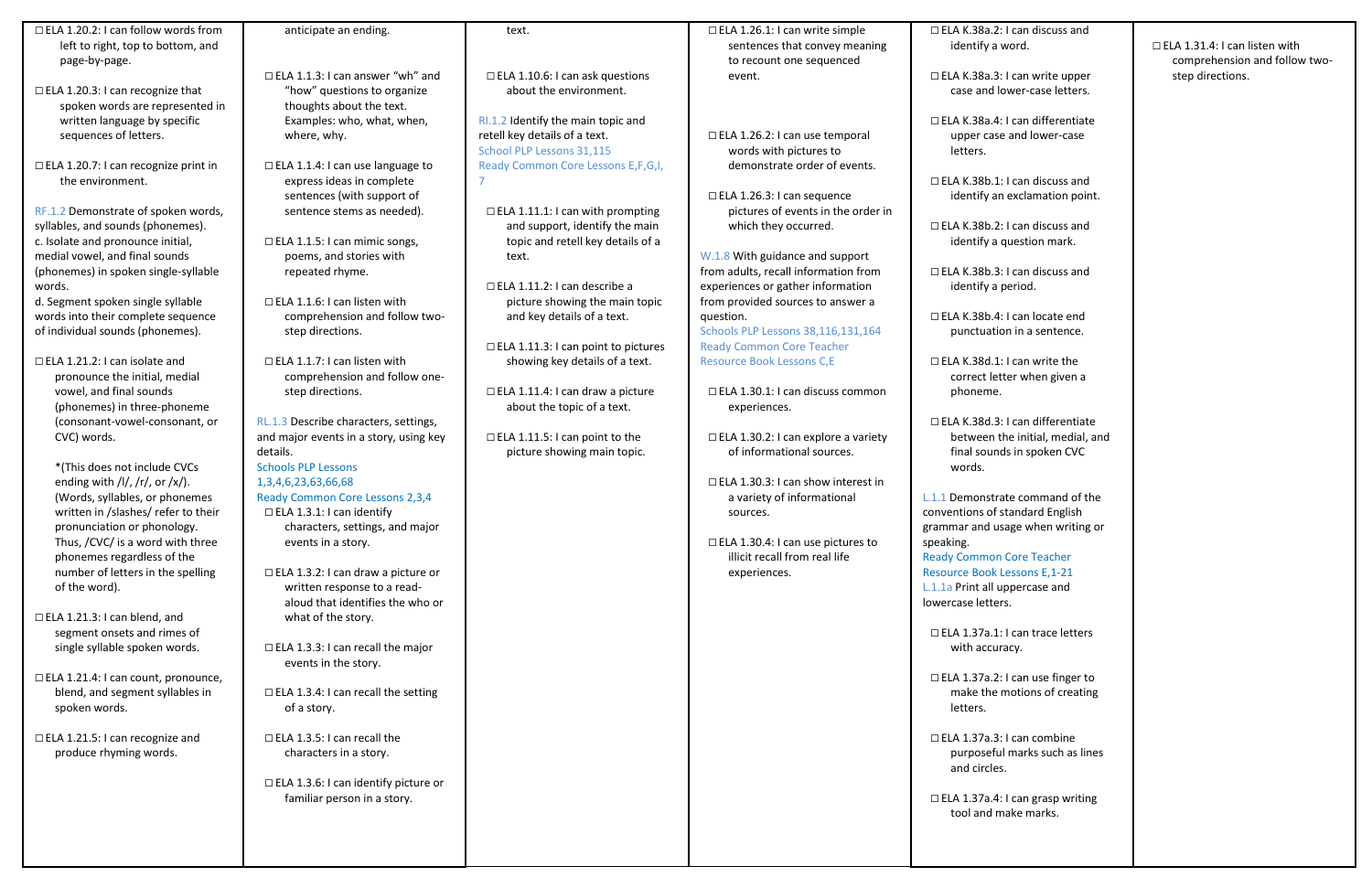| L.1.2d Use conventional spelling for<br>words with common spelling patterns<br>and for frequently occurring irregular<br>words.                                                                                                                                               |                                                         |
|-------------------------------------------------------------------------------------------------------------------------------------------------------------------------------------------------------------------------------------------------------------------------------|---------------------------------------------------------|
| <b>Schools PLP Lessons</b><br>21, 26, 31, 36, 41, 46, 51, 56, 66, 71, 86, 91,<br>96, 101, 106, 111, 121, 126, 131, 136, 141,<br>146, 151, 156, 171, 176                                                                                                                       |                                                         |
| $\Box$ ELA 1.38.d.2: I can fluently read<br>kindergarten sight words.                                                                                                                                                                                                         |                                                         |
| L.1.1j Produce and expand complete<br>simple declarative, interrogative,<br>imperative, and exclamatory<br>sentences in response to prompts.<br><b>Schools PLP Lessons</b><br>26,84,89,90,91,94,98,99<br><b>Ready Common Core Teacher</b><br><b>Resource Book Lessons C,D</b> |                                                         |
| $\Box$ ELA 1.37j.1: With support, speak<br>or write a simple declarative,<br>interrogative, imperative, and<br>exclamatory sentence given a<br>prompt.                                                                                                                        |                                                         |
| $\Box$ ELA 1.37j.2: I can identify an<br>exclamation.                                                                                                                                                                                                                         |                                                         |
| $\Box$ ELA 1.37j.3: I can identify a<br>command.                                                                                                                                                                                                                              |                                                         |
| $\Box$ ELA 1.37j.4: I can differentiate<br>between statements and<br>questions.                                                                                                                                                                                               |                                                         |
| $\Box$ ELA 1.37j.5: I can mimic<br>statements, questions,<br>commands and exclamations.                                                                                                                                                                                       |                                                         |
|                                                                                                                                                                                                                                                                               |                                                         |
| Uppercase Letter<br>Lowercase Letter Declarative<br>Sentence Imperative Sentence<br><b>Interrogative Sentence</b><br><b>Exclamatory Sentence</b>                                                                                                                              | Conversation<br>Key detail<br>Idea<br>Complete Sentence |
|                                                                                                                                                                                                                                                                               |                                                         |

|                                                                                                                                       |                                                                                    |                                                            |                                                                                                          | L.1.2d Use conventional spelling f<br>words with common spelling patt<br>and for frequently occurring irreg<br>words.<br><b>Schools PLP Lessons</b><br>21, 26, 31, 36, 41, 46, 51, 56, 66, 71, 86<br>96, 101, 106, 111, 121, 126, 131, 136,<br>146, 151, 156, 171, 176<br>□ ELA 1.38.d.2: I can fluently rea<br>kindergarten sight words.<br>L.1.1j Produce and expand comple<br>simple declarative, interrogative,<br>imperative, and exclamatory<br>sentences in response to prompts<br><b>Schools PLP Lessons</b><br>26,84,89,90,91,94,98,99<br><b>Ready Common Core Teacher</b><br>Resource Book Lessons C,D<br>□ ELA 1.37j.1: With support, spe<br>or write a simple declarative<br>interrogative, imperative, ar<br>exclamatory sentence given<br>prompt.<br>$\Box$ ELA 1.37j.2: I can identify an<br>exclamation.<br>$\Box$ ELA 1.37j.3: I can identify a<br>command.<br>□ ELA 1.37j.4: I can differentiate<br>between statements and<br>questions.<br>□ ELA 1.37j.5: I can mimic<br>statements, questions,<br>commands and exclamation |
|---------------------------------------------------------------------------------------------------------------------------------------|------------------------------------------------------------------------------------|------------------------------------------------------------|----------------------------------------------------------------------------------------------------------|------------------------------------------------------------------------------------------------------------------------------------------------------------------------------------------------------------------------------------------------------------------------------------------------------------------------------------------------------------------------------------------------------------------------------------------------------------------------------------------------------------------------------------------------------------------------------------------------------------------------------------------------------------------------------------------------------------------------------------------------------------------------------------------------------------------------------------------------------------------------------------------------------------------------------------------------------------------------------------------------------------------------------------------------|
| <b>Vocabulary</b>                                                                                                                     |                                                                                    |                                                            |                                                                                                          |                                                                                                                                                                                                                                                                                                                                                                                                                                                                                                                                                                                                                                                                                                                                                                                                                                                                                                                                                                                                                                                |
| Sentence<br>Capitalization<br>Punctuation<br>Syllable<br><b>Initial Sound</b><br><b>Medial Sound</b><br><b>Final Sound</b><br>Phoneme | Ask<br>Answer<br><b>Key Detail</b><br>Predictions<br>Character<br>Setting<br>Event | Ask<br>Answer<br>Key Detail<br><b>Main Topic</b><br>Retell | Statement<br>Sentence<br>Descriptive words<br>Main topic<br>Key detail<br>Narrative<br>Sequence<br>Event | <b>Uppercase Letter</b><br>Lowercase Letter Declarative<br>Sentence Imperative Sentence<br>Interrogative Sentence<br><b>Exclamatory Sentence</b>                                                                                                                                                                                                                                                                                                                                                                                                                                                                                                                                                                                                                                                                                                                                                                                                                                                                                               |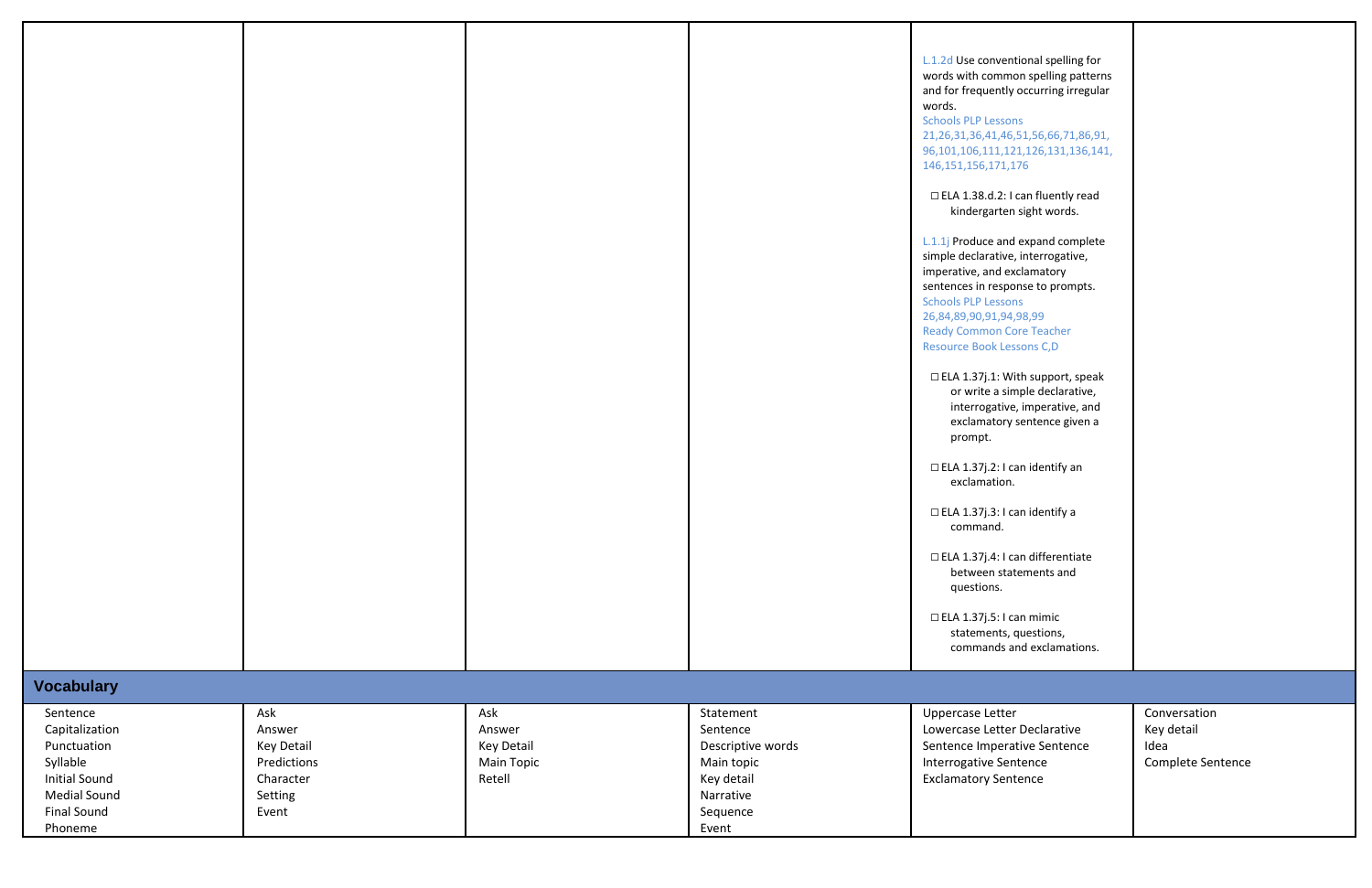# FirstGrade Second Quarter Pacing Guide

# EnglishLanguageArts



## **Introduction to Your English Language Arts Pacing Guide**

| <b>Recommended Texts*</b> | Resources*                                                                                                                                                   |
|---------------------------|--------------------------------------------------------------------------------------------------------------------------------------------------------------|
|                           | Ready common core book, Wonders, School PLP, Voyager Passport-<br>Reading Rangers, i-Ready teacher toolbox, etc. Alabama Course of<br><b>Study Standards</b> |
|                           |                                                                                                                                                              |
|                           |                                                                                                                                                              |
|                           |                                                                                                                                                              |
|                           |                                                                                                                                                              |
|                           |                                                                                                                                                              |
|                           |                                                                                                                                                              |
|                           |                                                                                                                                                              |
|                           |                                                                                                                                                              |

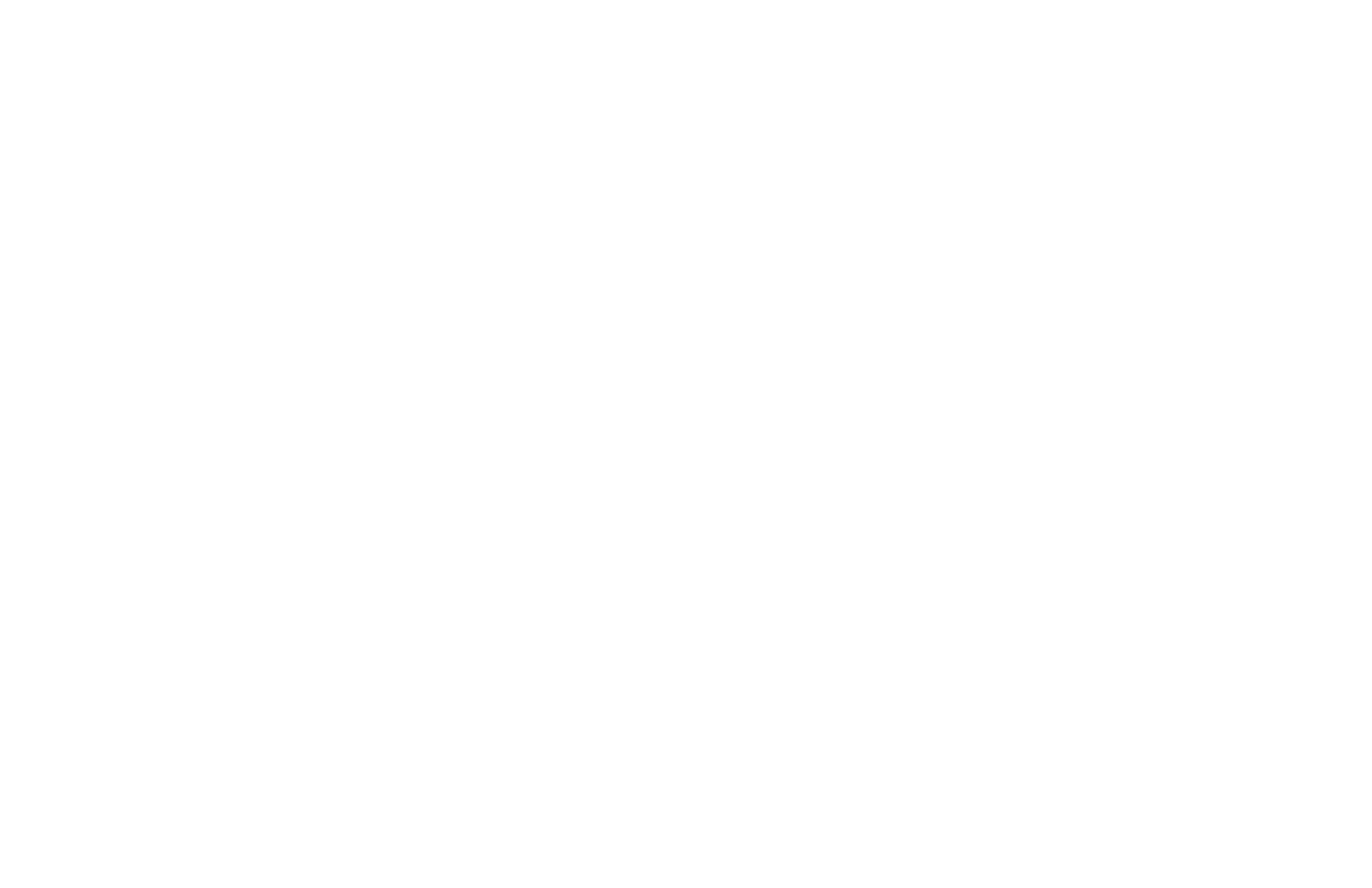## **Grade 1 English Language Arts Second Quarter**

## **Wonders Unit 2 Week 1-Unit 3 Week 3**

| <b>Foundational Skills</b>                             | <b>Reading: Literature</b>                        | <b>Reading: Informational Text</b>                              | Writing                                                                             | Lan                                               |
|--------------------------------------------------------|---------------------------------------------------|-----------------------------------------------------------------|-------------------------------------------------------------------------------------|---------------------------------------------------|
| RF.1.1a Recognize the distinguishing                   | RL.1.7 Use illustrations and details in           | RI.1.4 Ask and answer questions to                              | W.1.6 With guidance and support from                                                | L.1.1b Use commo                                  |
| features of a sentence (e.g., first                    | a story to describe its characters,               | help determine or clarify the meaning                           | adults, use a variety of digital tools to<br>produce and publish writing, including | possessive nouns.                                 |
| word, capitalization, ending                           | setting, or events.<br><b>Schools PLP Lessons</b> | of words and phrases in a text.<br><b>Schools PLP Lesson 54</b> | in collaboration with peers.                                                        | <b>Schools PLP Lesso</b><br>3,5,7,8,10,64,65,1    |
| punctuation)                                           | 43,81,121,123,124                                 | <b>Ready Common Core Lesson 13</b>                              | Schools PLP 97,112,156,159                                                          | <b>Ready Common C</b>                             |
| $\Box$ ELA 1.20.4: I can identify that                 | <b>Ready Common Core Lesson 17</b>                |                                                                 |                                                                                     | <b>Resource Book Le</b>                           |
| words are separated by spaces.                         |                                                   | $\Box$ ELA 1.13.1 I can with prompting                          | $\Box$ ELA 1.28.1: I can explore with                                               |                                                   |
|                                                        | $\Box$ ELA 1.7.1: I can with prompting            | and support, ask and answer                                     | guidance and support the use of                                                     | □ ELA 1.37b.1: I                                  |
| $\Box$ ELA 1.20.5: I can recognize and                 | and support, retell familiar stories,             | questions about unknown words                                   | technology and keyboarding.                                                         | proper and                                        |
| name all upper case and lower-                         | including key details.                            | in a text.                                                      |                                                                                     | written forn                                      |
| case letters of the alphabet.                          |                                                   |                                                                 | □ ELA 1.28.2: I can demonstrate an                                                  |                                                   |
|                                                        | $\Box$ ELA 1.7.2: I can with prompting            | $\Box$ ELA 1.13.2: I can connect new                            | interest in a variety of digital                                                    | □ ELA 1.37b.2: I                                  |
| $\Box$ ELA 1.20.6: I can recognize that                | and support, identify characters,                 | vocabulary with prior                                           | tools to produce and publish.                                                       | possessive r                                      |
| printed material conveys                               | settings, and major events in a                   | educational and/or real-life                                    | Example: Inquire about a variety                                                    | Example: "T                                       |
| meaning and connects to the<br>readers' world.         | story.                                            | experiences.                                                    | of digital tools.                                                                   | "Heather's I                                      |
| Schools PLP Lesson 16,17                               | $\Box$ ELA 1.7.3: I can with prompting            | $\Box$ ELA 1.13.3: I can use new and                            | W.1.7 Participate in shared research                                                | □ ELA 1.37b.3: I                                  |
| <b>Ready Common Core Teacher</b>                       | and support, describe the                         | challenging vocabulary words                                    | and writing projects (e.g., explore a                                               | possessive r                                      |
| <b>Resource Book Lesson A</b>                          | relationship between illustrations                | correctly within the context of                                 | number of "how-to" books on a given                                                 |                                                   |
| RF.1.2b Orally produce single-syllable                 | and the story in which they appear                | play or other classroom                                         | topic and use them to write a                                                       | □ ELA 1.37b.4: I                                  |
| words by blending sounds                               | (e.g., what moment in a story an                  | experiences.                                                    | sequence of instructions).                                                          | and proper                                        |
| (phonemes), including consonant                        | illustration depicts).                            |                                                                 | Schools PLP Lessons 52,82,146,196                                                   | form.                                             |
| blends.                                                |                                                   | □ ELA 1.13.4: I can name a variety of                           | <b>Ready Common Core Teacher</b>                                                    |                                                   |
|                                                        | RL.1.2 Retell stories, including key              | pictures/objects and/or actions                                 | <b>Resource Lesson B</b>                                                            | □ ELA 1.37b.5: I                                  |
| $\Box$ ELA 1.21.1: I can add or substitute             | details, and demonstrate                          | in the natural environment.                                     |                                                                                     | nouns Exam                                        |
| individual sounds (phonemes)                           | understanding of their central                    |                                                                 | $\Box$ ELA 1.29.1: I can state how they                                             | child's first                                     |
| in simple, one-syllable words to                       | message or lesson.                                | RI.1.7 Use illustrations and details in a                       | will contribute. Example: Work                                                      |                                                   |
| make new words.                                        | Schools PLP Lesson 8, 88                          | text to describe its key details.                               | they will do.                                                                       | □ ELA 1.37b.6: I                                  |
| <b>Schools PLP lesson</b>                              | Ready Common Core Lesson 5,                       | Schools PLP Lesson 18,59                                        |                                                                                     | common no                                         |
| 10,11,14,15,18,19,23,24,25,27,30,31,                   | A, B, C, D, H                                     | <b>Ready Common Core Lesson 19</b>                              | $\Box$ ELA 1.29.2: I can state their role.                                          |                                                   |
| 32, 33, 34, 35, 37, 42, 43, 44, 45, 52, 53, 55,        |                                                   |                                                                 | Example: Job on the team.                                                           | □ ELA 1.37b.7: I                                  |
| 56,57,58,59,61,62,63,64,66,67,70,72,                   |                                                   | $\Box$ ELA 1.16.1: I can retell stories,                        |                                                                                     | common no                                         |
| 77,78,79,88,89                                         | $\Box$ ELA 1.2.1: I can with prompting            | including key details, and                                      | □ ELA 1.29.3: I can recall knowledge                                                |                                                   |
| <b>Ready Common Core Teacher</b>                       | and support, demonstrate                          | demonstrate understanding of                                    | from their own background.                                                          | L.1.1c Use singula                                |
| Resource Book Lesson B, F                              | understanding of the central                      | their central message or lesson.                                |                                                                                     | with matching ver                                 |
| RF.1.3 Know and apply grade-level                      | message.                                          |                                                                 | $\Box$ ELA 1.29.4: I can discuss shared                                             | sentences.                                        |
| phonics and word analysis skills in<br>decoding words. | $\Box$ ELA 1.2.2: I can with prompting            | $\Box$ ELA 1.16.2: I can with prompting                         | research and writing projects.                                                      | <b>Schools PLP Lesso</b><br><b>Ready Common C</b> |
| Schools PLP Lessons 5,86,90,92,93,95                   | and support, retell familiar                      | and support, retell familiar<br>stories, including key details. | □ ELA 1.29.5: I can demonstrate                                                     | <b>Resource Book Le</b>                           |
| <b>Ready Common Core Teacher</b>                       | stories, including key details.                   |                                                                 | interest in writing projects.                                                       |                                                   |
| Resource Book Lesson A, B, D, E, F, G, H, I,           |                                                   | $\Box$ ELA 1.16.3: I can respond to                             |                                                                                     | $\Box$ ELA 1.37c.1: I                             |
|                                                        | $\Box$ ELA 1.2.3: I can identify the              | questions about details in a text.                              | W.1.2 Write informative or                                                          | matching of                                       |
| RF.1.3b Decode regularly spelled one                   | beginning, middle, and end of a                   |                                                                 | explanatory texts in which they name                                                | nouns with                                        |
| syllable words.                                        | story.                                            | $\Box$ ELA 1.16.4: I can with prompting                         | a topic, supply some facts about the                                                | pictures and                                      |
| <b>Schools PLP Lessons</b>                             |                                                   | and support, identify the main                                  | topic and provide some sense of                                                     | experiences                                       |
| 9, 39, 54, 82, 91, 110, 112, 118, 128, 130,            | $\Box$ ELA 1.2.4: I can match pictures            | topic and retell key details of a                               | closure.                                                                            | the picture                                       |
| 143, 144, 156, 157, 159, 162, 163, 164,                | that relate to the story.                         | text.                                                           | <b>Schools PLP Lessons</b>                                                          | hops", "We                                        |
| 165, 168, 169, 170, 172, 173                           |                                                   |                                                                 | 18,58,67,71,77,106,136                                                              |                                                   |

on, proper, and

 $\overline{\text{ons}}$ 145 Core Teacher **Reson H** 

I can sort common, possessive nouns in m.

I can demonstrate nouns verbally. The paperclip", paperclip".

can identify nouns.

I can sort common nouns in written

I can identify proper nple: Such as in the and last name.

I can sort pictures of buns and action verbs.

I can identify puns.

ar and plural nouns rbs in basic

 $\mathsf{on}\, \mathsf{51}$ Core Teacher **Soon A** 

can demonstrate f singular and plural verbs utilizing d real word s. Example: Point to that shows "He  $h$  hop".

## Inguage **Reading: Informational Text Writing: Informational Text Writing Archives**

□ ELA 1.31.4: I can listen with comprehension and follow twostep directions.

SL.1.1c Ask questions to clear up any confusion about the topics and texts under discussion. Schools PLP Lessons 73,112 Ready Common Core Teacher Resource Book Lesson E,1,2,14

☐ ELA 1.31.1: I can use language to express ideas in complete sentences.

☐ ELA 1.31.2: I can use language to express ideas in words and phrases.

☐ ELA 1.31.3: I can listen with comprehension and follow multiple step directions.

SL.1.2 Ask and answer questions about key details in a text read aloud or information presented orally or through other media.

Schools PLP Lessons 81,151 Ready Common Core Teacher Resource Book Lessons A,B,C,D,E,F,G,H, 1,4,5,6,7,8,11,12,16,17,20,21

☐ ELA 1.32.1: I can recount or describe details about what they heard.

☐ ELA 1.32.2: I can listen carefully to a text read aloud or presented through other media.

☐ ELA 1.32.3: I can with assistance and/or prompting ask and answer questions.

SL.1.3 Ask and answer questions about what a speaker says in order to gather additional information or clarify something that is not understood.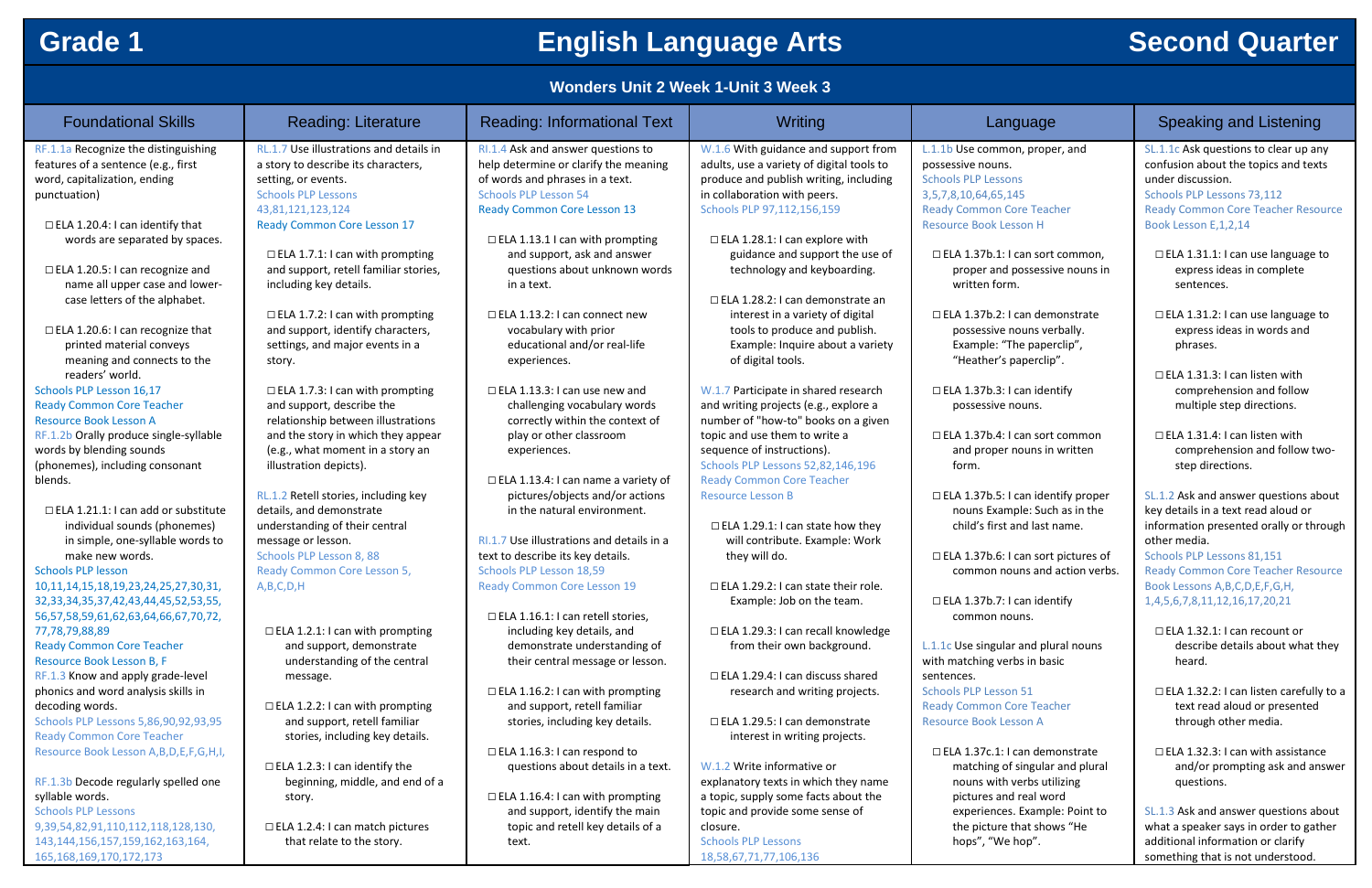| <b>Ready Common Core Teacher</b>       | $\Box$ ELA 1.2.5: I can recall events in | $\Box$ ELA 1.16.5: I can describe a picture | <b>Ready Common Core Teacher</b>             | □ ELA 1.37c.2 l c         |
|----------------------------------------|------------------------------------------|---------------------------------------------|----------------------------------------------|---------------------------|
| <b>Resource Book Lesson D</b>          | daily life.                              | showing the main topic and key              | <b>Resource Book Lessons F,I</b>             |                           |
|                                        |                                          | details of a text.                          |                                              | $\Box$ ELA 1.37c.3: I     |
| □ ELA 1.22.1: I can demonstrate        |                                          |                                             | $\Box$ ELA 1.25.1: I can conclude            | between sing              |
| basic knowledge of one-to-one          |                                          | □ ELA 1.16.6: I can point to pictures       | thoughts.                                    | nouns using               |
| letter-sound correspondences           |                                          | showing key details of a text.              |                                              | word manip                |
|                                        |                                          |                                             | □ ELA 1.25.2: I can differentiate            |                           |
| by producing the primary or            |                                          |                                             |                                              |                           |
| many of the most frequent              |                                          | $\Box$ ELA 1.17.7: I can draw a picture     | between fact and opinion.                    | □ ELA 1.37c.4: I          |
| sounds for each consonant.             |                                          | about the topic of a text.                  |                                              | and plural no             |
|                                        |                                          |                                             | $\Box$ ELA 1.25.3: I can write simple        |                           |
| □ ELA 1.22.2: I can associate the      |                                          |                                             | sentences that convey meaning.               | L.1.1 e Use verbs t       |
| long and short sounds with             |                                          |                                             |                                              | past, present, and        |
| common spellings (graphemes)           |                                          |                                             | $\Box$ ELA 1.25.4: I can express key         | Yesterday I walked        |
| for the five major vowels.             |                                          |                                             | details orally.                              | home; Tomorrow I          |
|                                        |                                          |                                             |                                              | <b>Schools PLP Lessor</b> |
| □ ELA 1.22.3: I can read common        |                                          |                                             | $\Box$ ELA 1.25.5: I can identify details in | <b>Ready Common Co</b>    |
| high-frequency words by sight          |                                          |                                             | an illustration.                             | <b>Resource Book Les</b>  |
|                                        |                                          |                                             |                                              |                           |
| (e.g., the, of, to, you, she, my,      |                                          |                                             |                                              |                           |
| is, are, do, does).                    |                                          |                                             |                                              | □ ELA 1.37e.1: I          |
|                                        |                                          |                                             |                                              | sentences ut              |
| $\Box$ ELA 1.22.4: I can distinguish   |                                          |                                             |                                              | organizer.                |
| between similarly spelled words        |                                          |                                             |                                              |                           |
| by identifying the sounds of the       |                                          |                                             |                                              | □ ELA 1.37e.2: I          |
| letters that differ.                   |                                          |                                             |                                              | utilize a grap            |
|                                        |                                          |                                             |                                              | generate adj              |
| $\Box$ ELA 1.22.5: I can reproduce the |                                          |                                             |                                              |                           |
| long and short sounds of the           |                                          |                                             |                                              | $\Box$ ELA 1.37e.3: I     |
|                                        |                                          |                                             |                                              |                           |
| five major vowels.                     |                                          |                                             |                                              | and support               |
|                                        |                                          |                                             |                                              | organizers to             |
| □ ELA 1.22.6: I can match letter       |                                          |                                             |                                              | adjectives.               |
| names to letter sounds.                |                                          |                                             |                                              |                           |
|                                        |                                          |                                             |                                              | □ ELA 1.37e.4: I          |
|                                        |                                          |                                             |                                              | picture using             |
|                                        |                                          |                                             |                                              | adjectives.               |
|                                        |                                          |                                             |                                              |                           |
|                                        |                                          |                                             |                                              | L.1.2 Demonstrate         |
|                                        |                                          |                                             |                                              | conventions of Sta        |
|                                        |                                          |                                             |                                              | capitalization, pun       |
|                                        |                                          |                                             |                                              |                           |
|                                        |                                          |                                             |                                              | spelling when writ        |
|                                        |                                          |                                             |                                              | <b>Schools PLP Lessor</b> |
|                                        |                                          |                                             |                                              | <b>Ready Common Co</b>    |
|                                        |                                          |                                             |                                              | <b>Resource Book Les</b>  |
|                                        |                                          |                                             |                                              |                           |
|                                        |                                          |                                             |                                              | L.1.2 a Capitalize d      |
|                                        |                                          |                                             |                                              | people.                   |
|                                        |                                          |                                             |                                              | <b>Schools PLP Lessor</b> |
|                                        |                                          |                                             |                                              | <b>Ready Common Co</b>    |
|                                        |                                          |                                             |                                              | <b>Resource Book Les</b>  |
|                                        |                                          |                                             |                                              |                           |
|                                        |                                          |                                             |                                              | □ ELA 1.38a.1: I          |
|                                        |                                          |                                             |                                              |                           |
|                                        |                                          |                                             |                                              | and days of t             |
|                                        |                                          |                                             |                                              |                           |
|                                        |                                          |                                             |                                              | □ ELA 1.38a.2:1           |
|                                        |                                          |                                             |                                              | nouns.                    |
|                                        |                                          |                                             |                                              |                           |

## can identify verbs.

can differentiate gular and plural pictures and real ulative.

can identify singular ouns.

o convey a sense of future (e.g., I home; Today I walk I will walk home). ns 101,102,109,110 ore Teacher sson A

can write simple tilizing a graphic

can independently phic organizer to jectives.

can with prompting : utilize graphic o generate

can describe a g common

e command of the andard English nctuation, and ting. ns 21,22,57,61 ore Teacher ssons E, G,  $1-21$ 

lates and names of

ns 58,59 ore Teacher sson C,E,H

can identify months the week.

can identify proper

Schools PLP Lesson 138 Ready Common Core Teacher Resource Book Lessons E,1,2,14

☐ ELA 1.33.1: I can demonstrate strategies for asking questions.

☐ ELA 1.33.2: I can with assistance and/or prompting ask questions.

☐ ELA 1.33.3: I can respond to questions presented with prompts.

☐ ELA 1.33.4: I can respond to yes/no questions.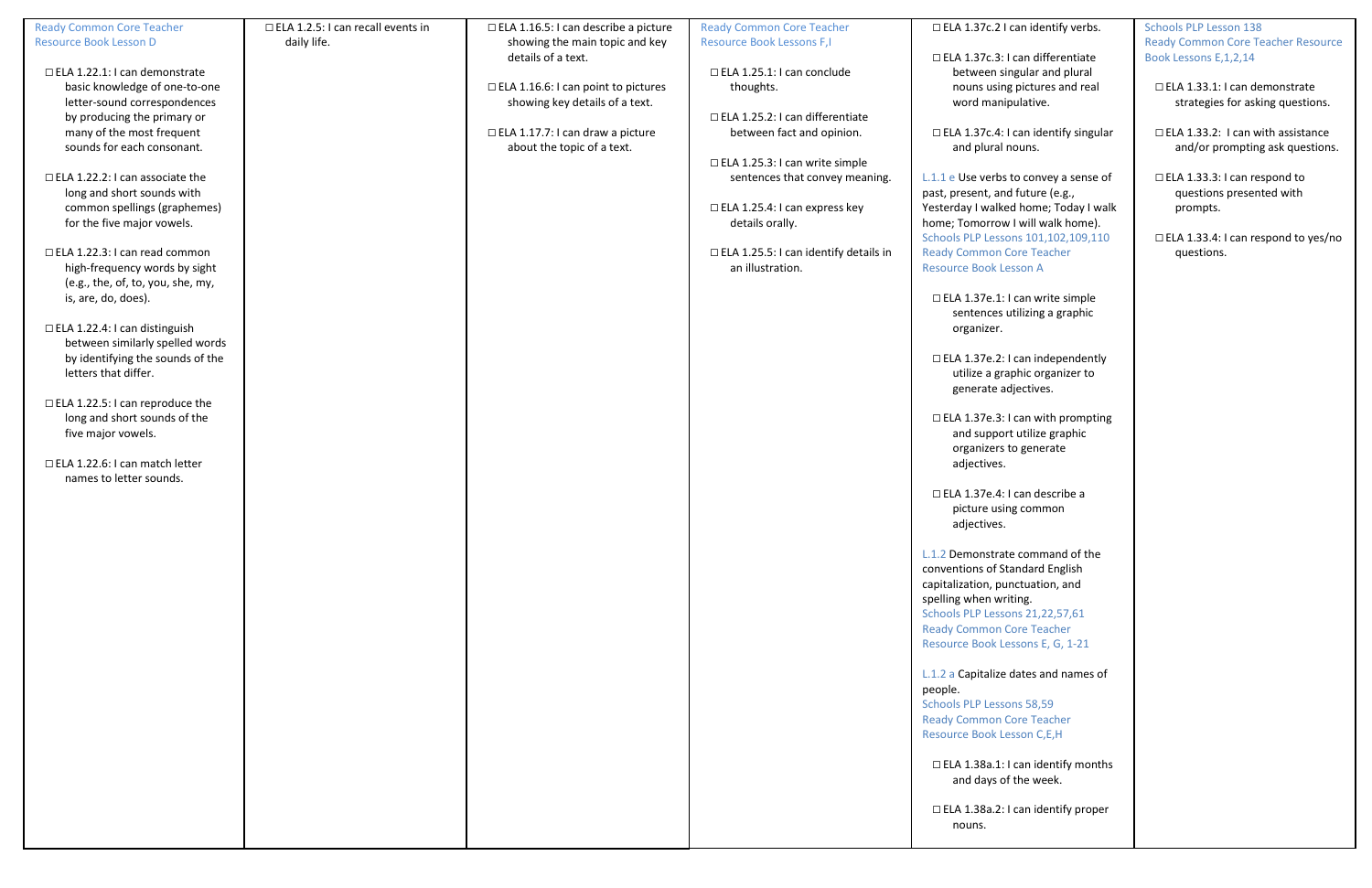|  |  | □ ELA 1.38a.3: I can write upper case      |  |
|--|--|--------------------------------------------|--|
|  |  | and lower-case letters.                    |  |
|  |  |                                            |  |
|  |  |                                            |  |
|  |  | □ ELA 1.38a.4: I can differentiate         |  |
|  |  | between upper case and lower-              |  |
|  |  | case letters.                              |  |
|  |  |                                            |  |
|  |  | L.1.2b Use end punctuation for             |  |
|  |  |                                            |  |
|  |  | sentences.                                 |  |
|  |  | Schools PLP Lessons 83,87,96               |  |
|  |  | <b>Ready Common Core Teacher</b>           |  |
|  |  | Resource Book C,E                          |  |
|  |  |                                            |  |
|  |  |                                            |  |
|  |  |                                            |  |
|  |  | $\Box$ ELA 1.38b.1: I can with support use |  |
|  |  | correct end punctuation when               |  |
|  |  | writing simple sentences.                  |  |
|  |  |                                            |  |
|  |  |                                            |  |
|  |  | □ ELA 1.38b.2: I can write simple          |  |
|  |  | sentences.                                 |  |
|  |  |                                            |  |
|  |  | □ ELA 1.38b.3: I can identify a            |  |
|  |  |                                            |  |
|  |  | question mark.                             |  |
|  |  |                                            |  |
|  |  | □ ELA 1.38b.4: I can identify a            |  |
|  |  | period.                                    |  |
|  |  |                                            |  |
|  |  |                                            |  |
|  |  | □ ELA 1.38b.5: I can locate end            |  |
|  |  | punctuation in a sentence.                 |  |
|  |  |                                            |  |
|  |  | L.1.2c Use commas in dates and to          |  |
|  |  | separate single words in a series.         |  |
|  |  |                                            |  |
|  |  | <b>Schools PLP Lesson 137</b>              |  |
|  |  |                                            |  |
|  |  | $\Box$ ELA 1.38c.1: I can with support use |  |
|  |  | commas in dates and to separate            |  |
|  |  | single words in a series.                  |  |
|  |  |                                            |  |
|  |  |                                            |  |
|  |  | □ ELA 1.38c.2: I can identify a            |  |
|  |  | comma.                                     |  |
|  |  |                                            |  |
|  |  | □ ELA 1.38c.3: I can locate a comma        |  |
|  |  | in a sentence.                             |  |
|  |  |                                            |  |
|  |  |                                            |  |
|  |  | L.1.5b Define words by category and        |  |
|  |  | by one or more key attributes (e.g., a     |  |
|  |  | duck is a bird that swims).                |  |
|  |  | <b>Schools PLP Lesson 178</b>              |  |
|  |  |                                            |  |
|  |  | <b>Ready Common Core Teachers</b>          |  |
|  |  | <b>Resource Lesson F</b>                   |  |
|  |  |                                            |  |
|  |  | $\Box$ ELA 1.40.1: I can sort simple       |  |
|  |  |                                            |  |
|  |  | objects.                                   |  |
|  |  |                                            |  |
|  |  | □ ELA 1.40.2: I can demonstrate            |  |
|  |  | categorizing.                              |  |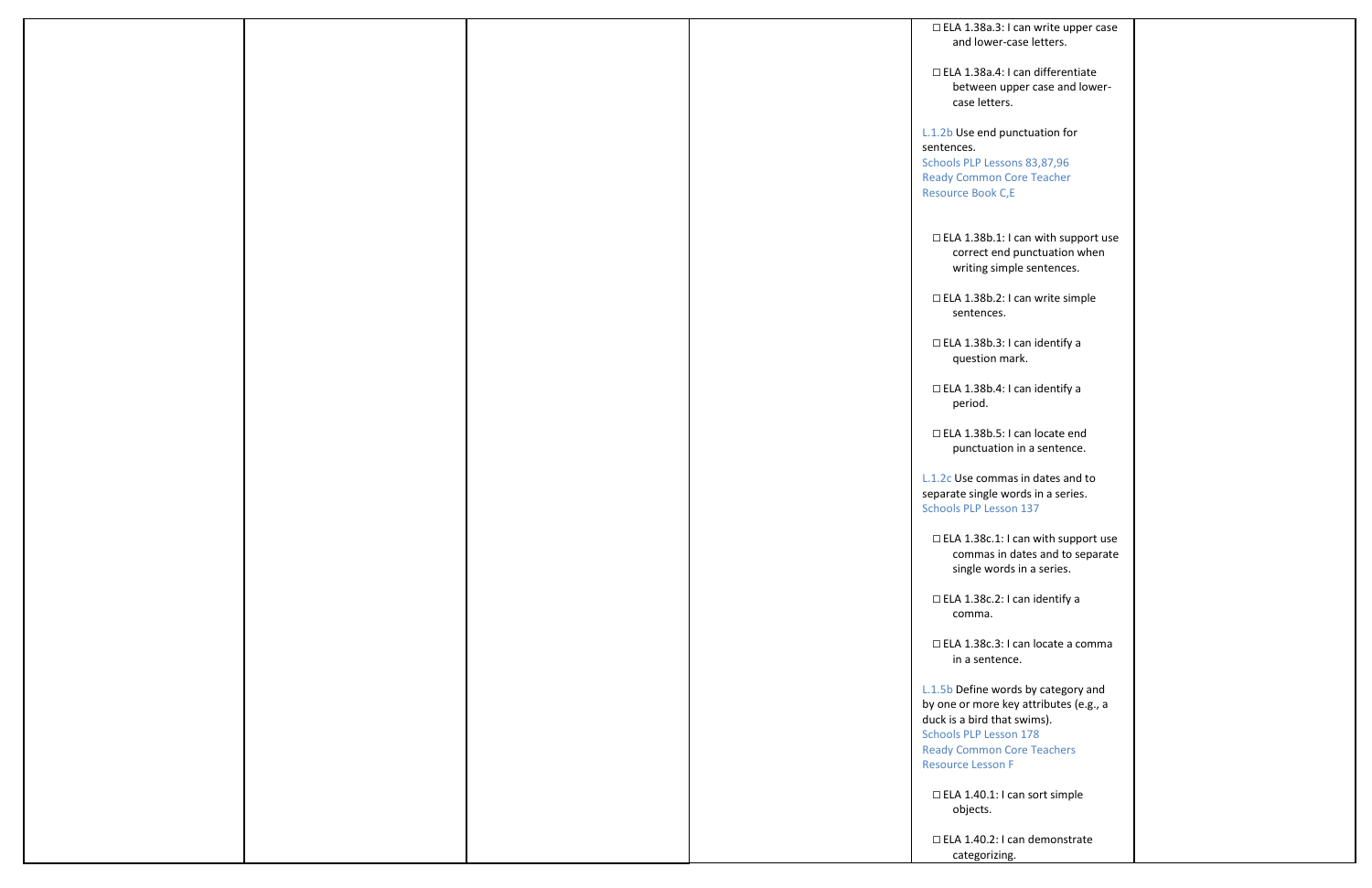| L.1.5c Identify real-life connections<br>between words and their use (e.g.,<br>note places at home that are cozy).<br><b>Schools PLP Lesson 174</b><br><b>Ready Common Core Teacher</b><br>Resource Lessons A, B, C, D, E, F, G<br>□ ELA 1.40.3: I can engage in<br>conversation in real life<br>situations.<br>□ ELA 1.40.4: I can identify, sort, and<br>match pictures to demonstrate<br>and distinguish the relationship<br>between words and their<br>meanings. |                                                |
|----------------------------------------------------------------------------------------------------------------------------------------------------------------------------------------------------------------------------------------------------------------------------------------------------------------------------------------------------------------------------------------------------------------------------------------------------------------------|------------------------------------------------|
|                                                                                                                                                                                                                                                                                                                                                                                                                                                                      |                                                |
| Common Noun<br>Proper Noun<br>Possessive Noun<br>Singular Noun<br><b>Plural Noun</b><br>Punctuation<br>Capitalize<br>Comma                                                                                                                                                                                                                                                                                                                                           | <b>Key Detail</b><br>Idea<br>Complete Sentence |

|                                  |                              |                      |                                 | L.1.5c Identify real-life connect<br>between words and their use (<br>note places at home that are co<br>Schools PLP Lesson 174<br><b>Ready Common Core Teacher</b><br>Resource Lessons A, B, C, D, E, F, G<br>$\Box$ ELA 1.40.3: I can engage in<br>conversation in real life<br>situations.<br>□ ELA 1.40.4: I can identify, s<br>match pictures to demon<br>and distinguish the relati<br>between words and their<br>meanings. |
|----------------------------------|------------------------------|----------------------|---------------------------------|-----------------------------------------------------------------------------------------------------------------------------------------------------------------------------------------------------------------------------------------------------------------------------------------------------------------------------------------------------------------------------------------------------------------------------------|
| <b>Vocabulary</b>                |                              |                      |                                 |                                                                                                                                                                                                                                                                                                                                                                                                                                   |
| <b>Consonant Blend</b><br>Decode | Retell                       | Ask                  | Publish<br>Collaborate          | Common Noun                                                                                                                                                                                                                                                                                                                                                                                                                       |
| One-Syllable Word                | Central Message or<br>Lesson | Answer<br>Key Detail | Research                        | Proper Noun<br>Possessive Noun                                                                                                                                                                                                                                                                                                                                                                                                    |
|                                  | Illustrations                | Illustration         | Informative or explanatory text | Singular Noun                                                                                                                                                                                                                                                                                                                                                                                                                     |
|                                  | Detail                       |                      |                                 | Plural Noun                                                                                                                                                                                                                                                                                                                                                                                                                       |
|                                  | Character                    |                      |                                 | Punctuation                                                                                                                                                                                                                                                                                                                                                                                                                       |
|                                  | Setting                      |                      |                                 | Capitalize                                                                                                                                                                                                                                                                                                                                                                                                                        |
|                                  |                              |                      |                                 |                                                                                                                                                                                                                                                                                                                                                                                                                                   |
|                                  | Event                        |                      |                                 | Comma                                                                                                                                                                                                                                                                                                                                                                                                                             |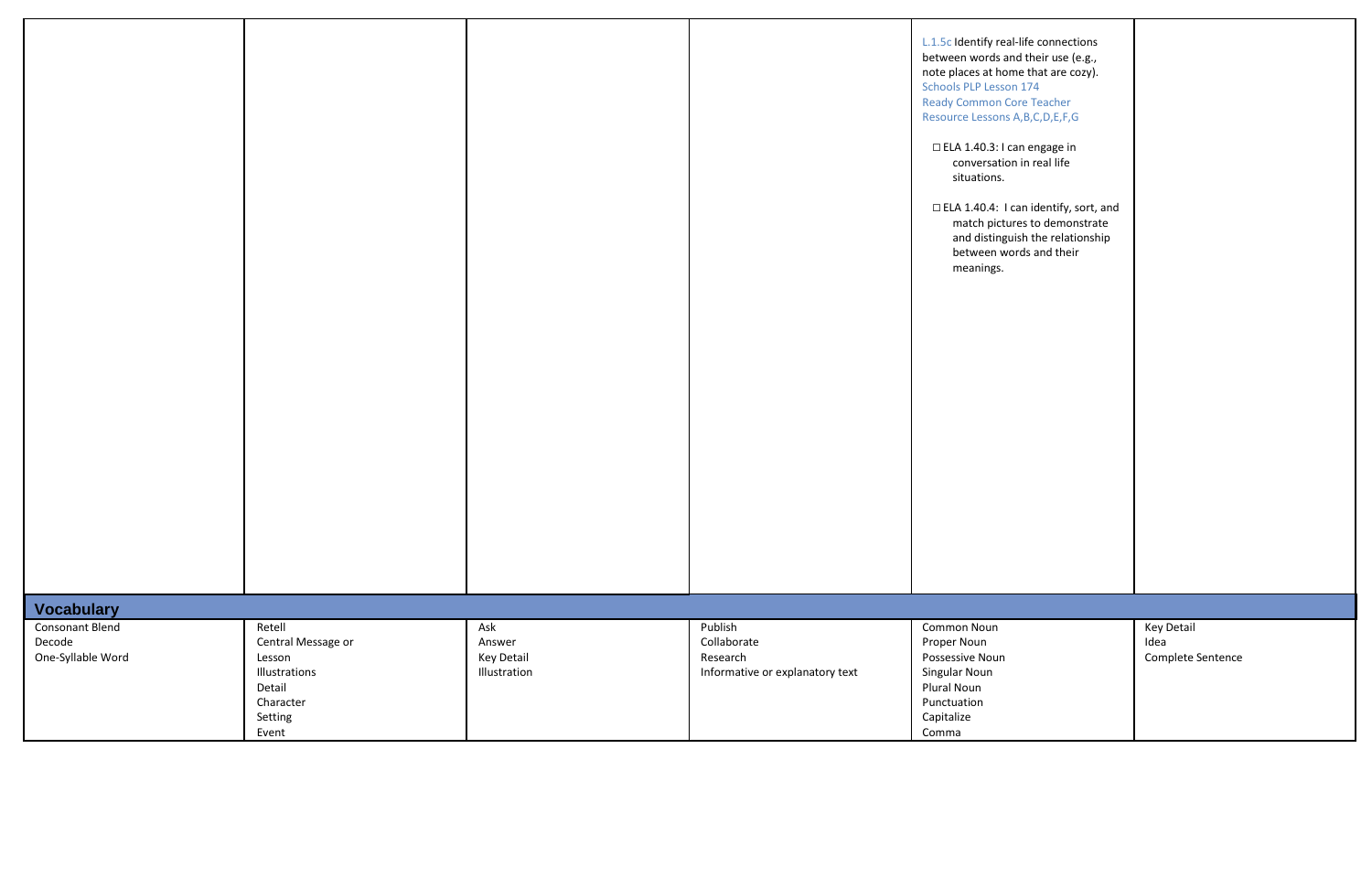# FirstGrade Third Quarter Pacing Guide

# EnglishLanguageArts

**Introduction to Your English Language Arts Pacing Guide**



| <b>Recommended Texts*</b> | Resources*                                                                                                                                                   |         |
|---------------------------|--------------------------------------------------------------------------------------------------------------------------------------------------------------|---------|
|                           | Ready common core book, Wonders, School PLP, Voyager Passport-<br>Reading Rangers, i-Ready teacher toolbox, etc. Alabama Course of<br><b>Study Standards</b> |         |
|                           |                                                                                                                                                              | English |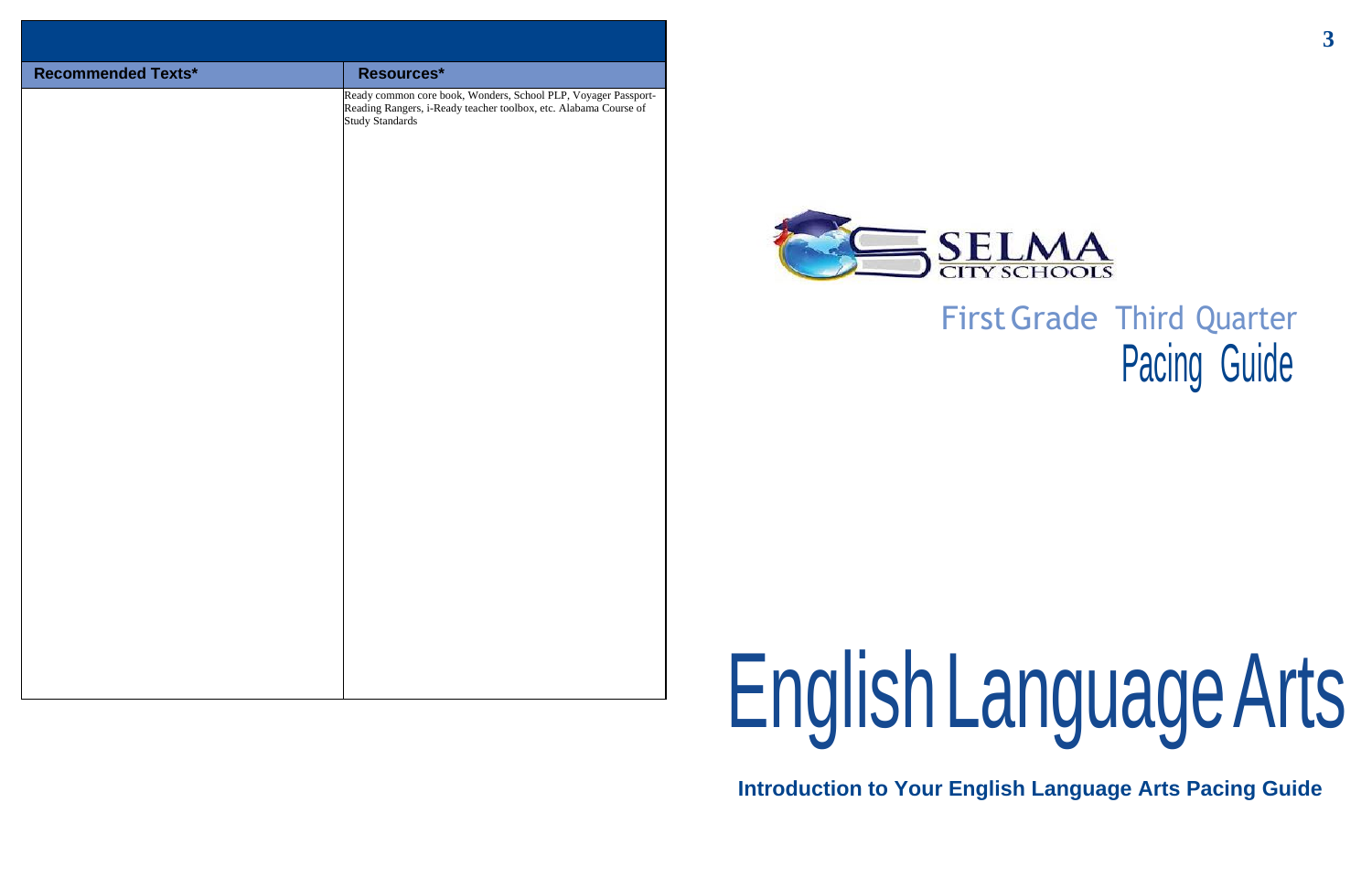## **Grade 1 English Language Arts Third Quarter**

## **Wonders Unit 3 Week 4-Unit 5 Week 2**

| <b>Foundational Skills</b>                 | <b>Reading: Literature</b>                | <b>Reading: Informational Text</b>          | Writing                                     | Lan                      |
|--------------------------------------------|-------------------------------------------|---------------------------------------------|---------------------------------------------|--------------------------|
| RF.1.2a Distinguish long from short        | RL.1.5 Explain major differences          | RI.1.3 Describe the connection              | W.1.5 With guidance and support from        | L.1.4 Determine o        |
| vowel sounds in spoken single syllable     | between books that tell stories and       | between two individuals, events,            | adults, focus on a topic, respond to        | of unknown and r         |
| words.                                     | books that give information, drawing      | ideas, or pieces of information in a        | questions and suggestions from peers,       | words and phrase         |
| <b>Schools PLP lessons</b>                 | on a wide reading of a range of text      | text.                                       | and add details to strengthen writing       | reading and cont         |
| 16,21,26,36,41,46,94,106,108,109,          | types.                                    | Schools PLP Lessons 36,38,111,113           | as needed.                                  | from an array of s       |
| 113, 114, 115, 122, 146, 147               | Schools PLP Lessons 11, 144, 148, 149     | <b>Ready Common Core Lesson 8</b>           | Schools PLP Lessons 103,141,171             | <b>Schools PLP Lesso</b> |
| <b>Ready Common Core Teacher</b>           | <b>Ready Common Core Lesson 11</b>        |                                             | <b>Ready Common Core Teacher</b>            | <b>Ready Common C</b>    |
| Resource Book Lesson A, H                  |                                           | $\Box$ ELA 1.12.1: I can with prompting     | <b>Resource Book Lesson 10</b>              | <b>Book Lesson 13</b>    |
| $\Box$ ELA 1.21.1: I can add or substitute | $\Box$ ELA 1.5.1: I can differentiate     | and support, describe the                   |                                             |                          |
| individual sounds (phonemes) in            | between storybooks versus                 | connection between two                      | $\Box$ ELA 1.27.1: I can write simple       | L.1.4a Use senten        |
| simple, one-syllable words to              | informational text.                       | individuals, events, ideas, or              | sentences that convey meaning.              | clue to the meani        |
| make new words.                            |                                           | pieces of information in a text.            |                                             | phrase.                  |
|                                            | $\Box$ ELA 1.5.2: I can differentiate     |                                             | $\Box$ ELA 1.27.2: I can dictate details to | <b>Schools PLP Lesso</b> |
| $\Box$ ELA 1.21.2: I can isolate and       | between real and not real.                | $\Box$ ELA 1.12.2: I can describe the       | strengthen the topic.                       | <b>Ready Common C</b>    |
| pronounce the initial, medial              | Example: Fiction and nonfiction           | connections between real-life               |                                             | Book Lesson C,D,         |
| vowel, and final sounds                    |                                           | people, objects, and actions in             | $\Box$ ELA 1.27.3: I can identify           |                          |
| (phonemes) in three-phoneme                | □ ELA 1.5.3: I can recognize              | pictures.                                   | descriptive words.                          | $\Box$ ELA 1.39.a.1:     |
| (consonant-vowel-consonant,                | common types of texts (e.g.,              |                                             |                                             | unknown w                |
| or CVC) words. (This does not              | storybooks, poems).                       | $\Box$ ELA 1.12.3: I can describe real-life | □ ELA 1.27.4: I can orally describe a       | phrases.                 |
| include CVCs ending with /l/,              |                                           | actions.                                    | picture telling the main topic and          |                          |
| $\frac{r}{r}$ or $\frac{x}{r}$ .           | RL.1.6 Identify who is telling the story  |                                             | key details.                                | □ ELA 1.39.a.2:          |
|                                            | at various points in a text.              | $\Box$ ELA 1.12.4: I can describe real-life |                                             | comprehen                |
| RF.1.3a Know the spelling-sound            | Schools PLP Lessons 108,109               | objects.                                    | W.1.3 Write narratives in which they        |                          |
| correspondences from common                | <b>Ready Common Core Lesson 12</b>        |                                             | recount two or more appropriately           | □ ELA 1.39.a.3:          |
| consonant digraphs.                        |                                           | □ ELA 1.12.5: I can describe real-life      | sequenced events, include some              | and suppor               |
| <b>Schools PLP Lessons</b>                 | $\Box$ ELA 1.6.1: I can with prompting    | people.                                     | details regarding what happened, use        | comprehen                |
| 51,68,69,73,74,81,83,84,85                 | and support, identify characters,         |                                             | temporal words to signal event order,       |                          |
| <b>Ready Common Core Teacher</b>           | settings, and major events in a           | $\Box$ ELA 1.12.6: I can identify and sort  | and provide some sense of closure.          | □ ELA 1.39.a.4:          |
| Resource Book lessons C,F,I                | story.                                    | common people, objects, and                 | <b>Schools PLP Lessons</b>                  | comprehen                |
|                                            |                                           | actions.                                    | 6,21,27,42,50,88,122                        | with the us              |
| RF.1.3c Know final -e and common           | $\Box$ ELA 1.6.2: I can match characters  |                                             | <b>Ready Common Core Teacher</b>            |                          |
| vowel team conventions for                 | to the story.                             | RI.1.8 Identify the reasons an author       | Resource Book Lessons A, G                  | □ ELA 1.39.a.5:          |
| representing long vowel sounds.            |                                           | gives to support points in a text.          |                                             | vocabulary               |
| Schools PLP Lessons 116,117,119,121,       | RL.1.9 Compare and contrast the           | Schools PLP lesson 139                      | $\Box$ ELA 1.26.1: I can write simple       | grade level.             |
| 123, 124, 125, 127, 132, 133, 134, 135,    | adventures and experiences of             | <b>Ready Common Core Lesson 20</b>          | sentences that convey meaning               |                          |
| 138, 139, 142, 145                         | characters in stories.                    |                                             | to recount one sequenced event.             | L.1.4b Use freque        |
| <b>Ready Common Core Teacher</b>           | Schools PLP Lessons 64,83                 | $\Box$ ELA 1.17.1: I can with prompting     |                                             | as a clue to the m       |
| Resource Book Lessons D, I                 | <b>Ready Common Core Lesson 18</b>        | and support, identify the                   | □ ELA 1.26.2: I can use temporal            | <b>Schools PLP Lesso</b> |
|                                            |                                           | reasons an author gives to                  | words with pictures to                      | 142, 143, 148, 149,      |
|                                            | $\Box$ ELA 1.8.1: I can with prompting    | support points in a text.                   | demonstrate order of events.                | <b>Ready Common C</b>    |
| RF.1.3d Use knowledge that every           | and support, compare and                  |                                             |                                             | <b>Book Lesson C</b>     |
| syllable must have a vowel sound to        | contrast the adventures and               | $\Box$ ELA 1.17.2: I can retell key details | □ ELA 1.26.3: I can sequence pictures       |                          |
| determine the number of syllables in       | experiences of characters in              | in a text.                                  | of events in the order in which             | □ ELA 1.39.b.1:          |
| a printed word.                            | familiar stories.                         |                                             | they occurred.                              | meanings fo              |
| Schools PLP Lessons 176,178                |                                           | $\Box$ ELA 1.17.3: I can identify details   |                                             | pictures.                |
| <b>Ready Common Core Teacher</b>           | $\Box$ ELA 1.8.2: I can identify same and | in an illustration.                         | W.1.1 Write opinion pieces in which         |                          |
| <b>Resource Book Lesson E</b>              | different.                                |                                             | they introduce the topic or name the        |                          |

or clarify the meaning multiple meaning es based on Grade1 tent, choosing flexibly strategies. ons 71,91,138

**Core Teacher Resource** 

nce-level context as a ing of a word or

on  $71$ **Core Teacher Resource** ,E,F,G,H,1,3

I can identify: vords in sentence

: I can fluently read and nd complex sentences.

I can with guidance rt, read and nd complex sentences.

: I can read and nd a complex sentence se of pictures.

: I can read unknown words below and on

ently occurring affixes neaning of a word. on 142,143,148,149,152,153,154,157,158 Core Teacher Resource

: I can identify for familiar words using

## Inguage **Reading: Informational Text Writing: Informational Text Writing Archives**

book they are writing about, state an

SL.1.4 Describe people, places, things, and events with relevant details, expressing ideas and feeling clearly. Schools PLP Lessons 10,31,126 Ready Common Core Teacher Resource Book Lesson A,B,C,D,E,F,G,H,1,2,3,4,5,6,7,9,10,12, 13,16,17,18,19

☐ ELA 1.34.1: I can identify feelings using pictures.

☐ ELA 1.34.2: I can identify descriptive words.

☐ ELA 1.34.3: I can describe actions.

- ☐ ELA 1.34.4: I can describe objects.
- ☐ ELA 1.34.5: I can describe people.

☐ ELA 1.34.6: I can identify and sort people, objects, and actions.

SL.1.1b Build on others' talk in conversations by responding to the comments of others through multiple exchanges.

Schools PLP Lessons 104,113 Ready Common Core Teacher Resource Book Lessons C,I

☐ ELA 1.31.1: I can use language to express ideas in complete sentences.

☐ ELA 1.31.2: I can use language to express ideas in words and phrases.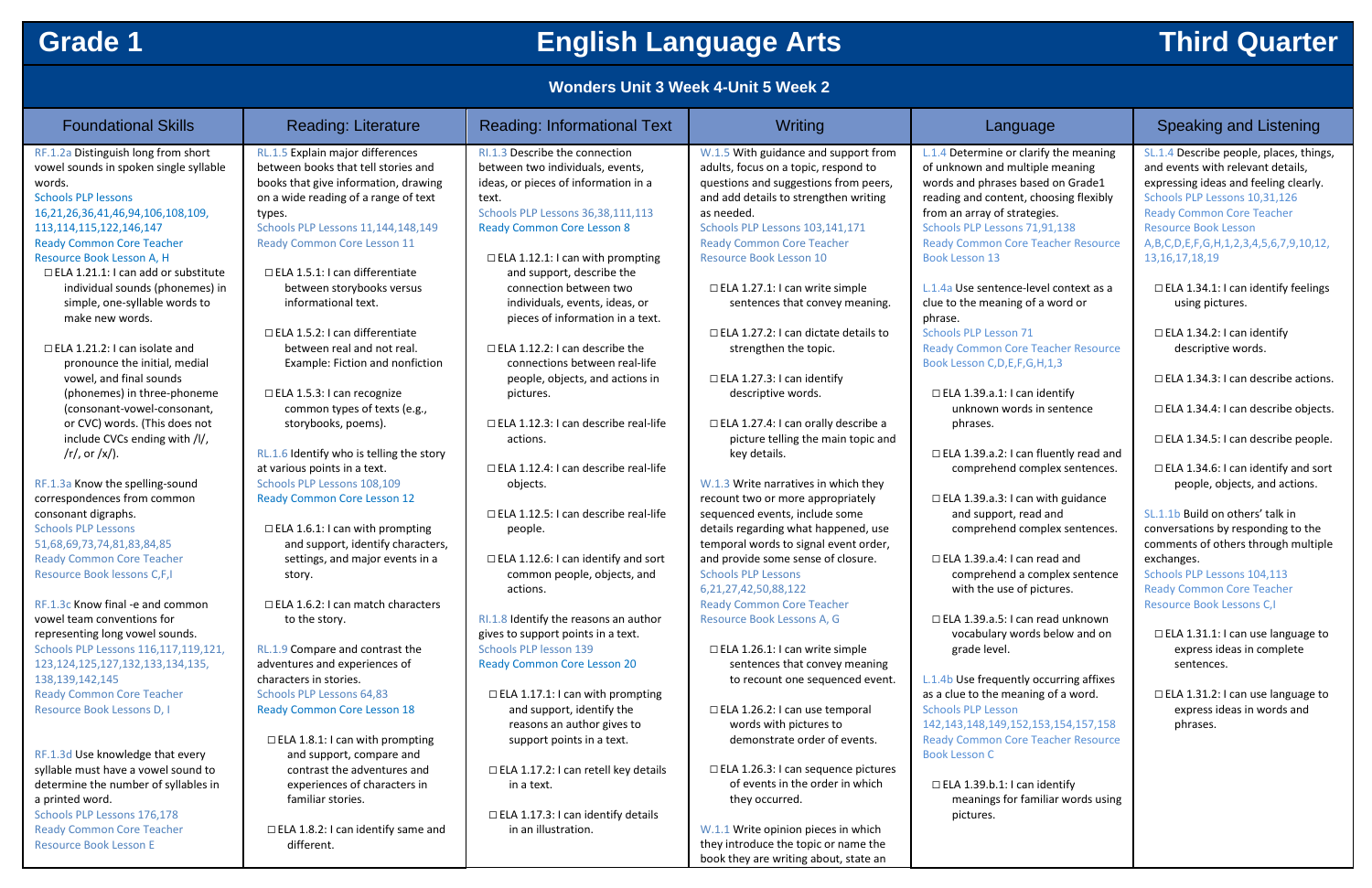RF.1.3e Decode two-syllable words following basic patterns by breaking the words into syllables. Schools PLP Lessons 151,152,153,154,155,158,174,175 Ready Common Core Teacher Resource Book Lesson E

RF.1.3f Read words with inflectional endings. Schools PLP Lessons 48,49,50,53,96,97,98,99,101,102,103, 104,105 Ready Common Core Teacher Resource Book Lesson G,H

- ☐ ELA 1.22.1: I can demonstrate basic knowledge of one-to-one letter-sound correspondences by producing the primary or many of the most frequent sounds for each consonant.
- ☐ ELA 1.22.2: I can associate the long and short sounds with common spellings (graphemes) for the five major vowels.
- ☐ ELA 1.22.4: I can distinguish between similarly spelled words by identifying the sounds of the letters that differ.
- ☐ ELA 1.22.5: I can reproduce the long and short sounds of the five major vowels.

☐ ELA 1.8.3: I can identify the actions of the characters in the story.

☐ ELA 1.8.4: I can recall the characters in the story.

RI.1.9 Identify basic similarities in and differences between two texts on the same topic (e.g., in illustrations, descriptions, or procedures). Schools PLP Lesson 76,78 Ready Common Core Lesson 21

- ☐ ELA 1.18.1: I can with prompting and support, identify basic similarities in and differences between two texts on the same topic (e.g., in illustrations, descriptions, or procedures).
- ☐ ELA 1.18.2: I can identify same and different through the use of pictures.
- ☐ ELA 1.18.3: I can answer questions about text read aloud.
- □ ELA 1.18.4: I can listen to text read aloud.

```
\Box ELA 1.40.4: I
match pictu
and disting
between w
meanings.
```
opinion, supply a reason for the opinion, and provide some sense of closure. Schools PLP Lessons2,86,166 Ready Common Core Teacher

Resource Book Lessons D,H

Alabama Specific a. Write simple poems addressing a topic.

☐ ELA 1.24.1: I can conclude thoughts.

☐ ELA 1.24.2: I can differentiate between fact and opinion.

☐ ELA 1.24.3: I can write simple sentences that convey meaning.

☐ ELA 1.24.4: I can express opinion and ideas verbally.

☐ ELA 1.24.5: I can state a preference.

☐ ELA 1.24.6: I can purposefully make a choice.

| $\Box$ ELA 1.39.b.2: I can engage in<br>conversation using frequently                                                                                                                                                                                                                                                                                 |  |
|-------------------------------------------------------------------------------------------------------------------------------------------------------------------------------------------------------------------------------------------------------------------------------------------------------------------------------------------------------|--|
| occurring affixes.                                                                                                                                                                                                                                                                                                                                    |  |
| L.1.4 c Identify frequently occurring<br>root words (e.g., look) and their<br>inflectional forms (e.g., looks, looked,<br>looking).                                                                                                                                                                                                                   |  |
| Schools PLP Lessons 161,163                                                                                                                                                                                                                                                                                                                           |  |
| $\Box$ ELA 1.39.c.1: I can listen and<br>understand a variety of dialects in<br>formal and informal usage.                                                                                                                                                                                                                                            |  |
| $\Box$ ELA 1.39.c.2: I can match pictures of<br>frequently occurring root words<br>to the actual root word.                                                                                                                                                                                                                                           |  |
| Alabama Specific Apply alphabetical<br>order to the first letter of words to<br>access information.                                                                                                                                                                                                                                                   |  |
| $\Box$ ELA 1.39.d.1: I can identify<br>alphabetical order.                                                                                                                                                                                                                                                                                            |  |
| $\Box$ ELA 1.39.d.2: I can identify and<br>apply positional words.                                                                                                                                                                                                                                                                                    |  |
| L.1.5 d Distinguish shades of meaning<br>among verbs differing in manner (e.g.,<br>look, peek, glance, star, glare, scowl)<br>and adjectives differing in intensity<br>(e.g., large, gigantic) by defining or<br>choosing them or by acting.<br>Schools PLP Lessons 11,13,34,38<br><b>Ready Common Core Teacher Resource</b><br><b>Book Lessons A</b> |  |
| $\Box$ ELA 1.40.4: I can identify, sort, and<br>match pictures to demonstrate<br>and distinguish the relationship<br>between words and their<br>meanings.                                                                                                                                                                                             |  |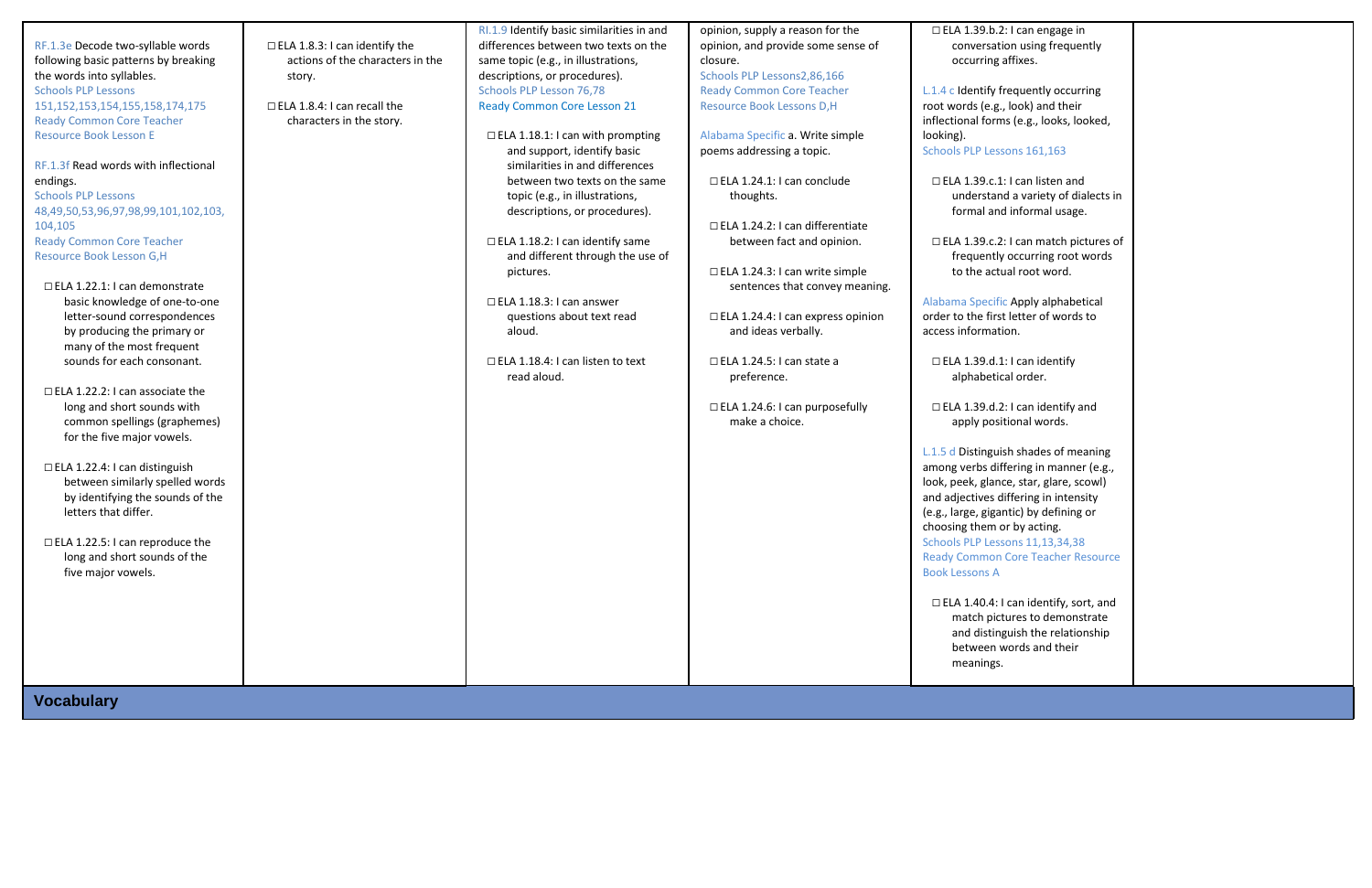| Long-Vowel Sound<br>Syllable<br>Single-Syllable Word<br>Two-Syllable Word<br><b>Consonant Digraphs</b> | Illustration<br>Detail<br>Character<br>Setting<br>Event | Event<br>Idea<br>Information<br>Similarity<br>Difference<br>Text<br>Topic | Statement<br>Sentence<br>Descriptive words<br>Main topic<br>Key detail<br>Narrative<br>Sequence<br>Event<br>Fact<br>Opinion | Personal Pronoun<br><b>Possessive Pronoun</b><br>Indefinite Pronoun<br>Phrase<br>Affix<br>Root Word<br>Multiple-Meaning Word | Conversation<br>Key Detail<br>Idea<br>Complete Sentence |
|--------------------------------------------------------------------------------------------------------|---------------------------------------------------------|---------------------------------------------------------------------------|-----------------------------------------------------------------------------------------------------------------------------|------------------------------------------------------------------------------------------------------------------------------|---------------------------------------------------------|
|--------------------------------------------------------------------------------------------------------|---------------------------------------------------------|---------------------------------------------------------------------------|-----------------------------------------------------------------------------------------------------------------------------|------------------------------------------------------------------------------------------------------------------------------|---------------------------------------------------------|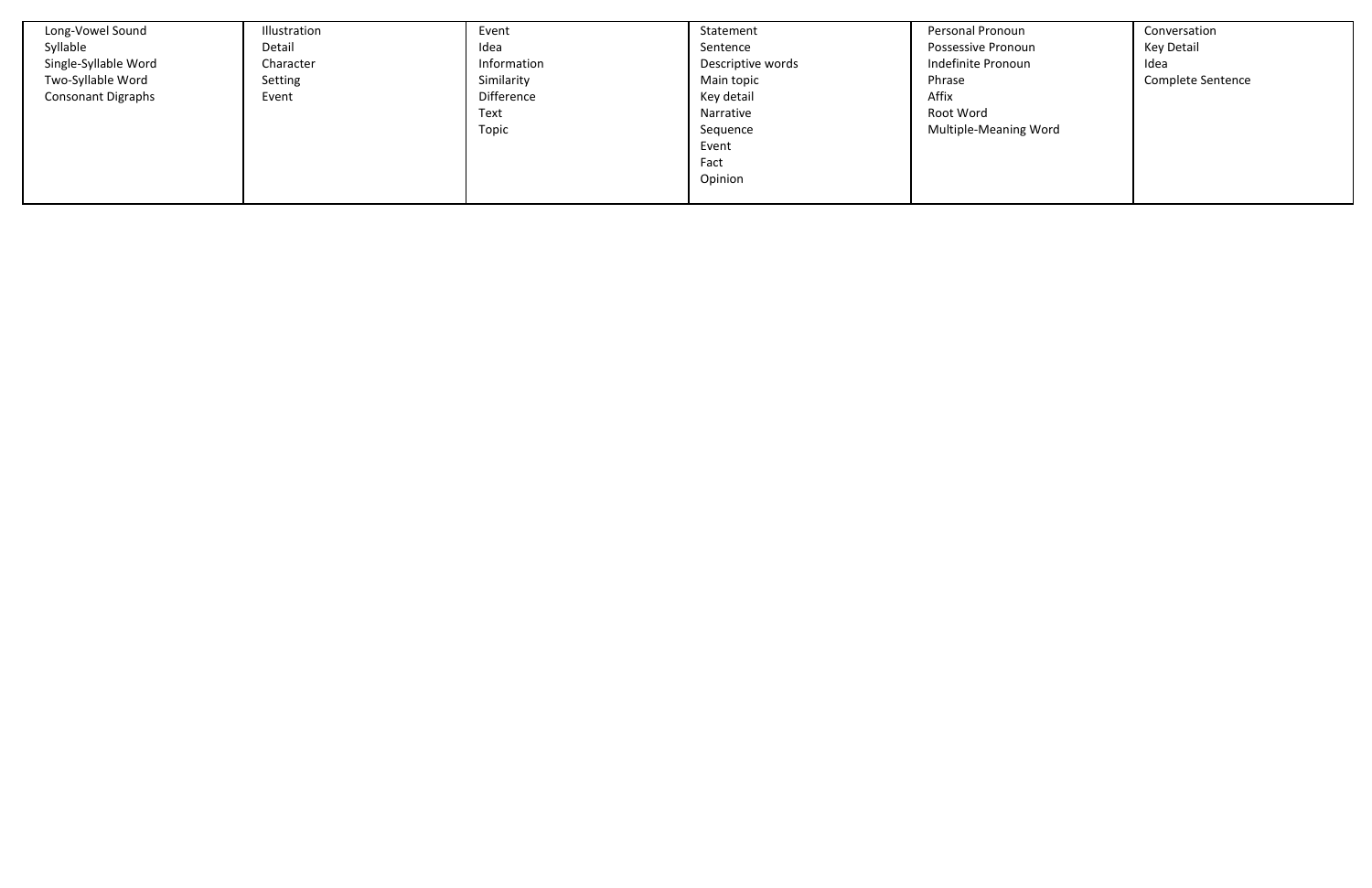**4**

# FirstGrade FourthQuarter

# EnglishLanguageArts

**Introduction to Your English Language Arts Pacing Guide**



| Ready common core book, Wonders, School PLP, Voyager Passport-<br>Reading Rangers, i-Ready teacher toolbox, etc. Alabama Course of<br><b>Study Standards</b> |
|--------------------------------------------------------------------------------------------------------------------------------------------------------------|
|                                                                                                                                                              |
|                                                                                                                                                              |

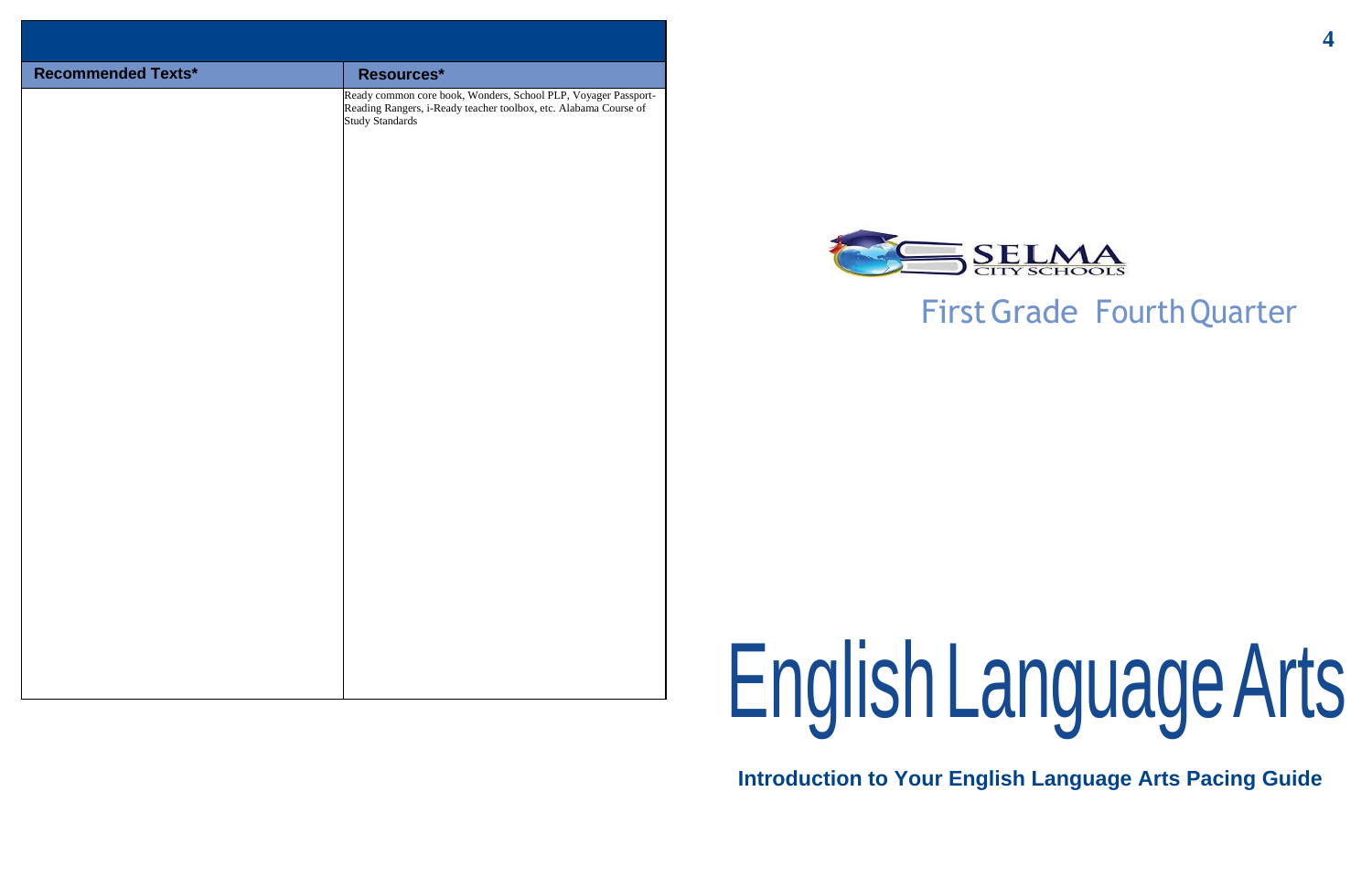## **Grade 1 English Language Arts Fourth Quarter**

## **Wonders Unit 5 Week 3-Unit 6 Week 6**

| <b>Foundational Skills</b>                                                  | <b>Reading: Literature</b>                                                | <b>Reading: Informational Text</b>                              | Writing                                    | Lar                          |
|-----------------------------------------------------------------------------|---------------------------------------------------------------------------|-----------------------------------------------------------------|--------------------------------------------|------------------------------|
| RF.1.3g Recognize and read grade                                            | RL.1.4 Identify words and phrases in                                      | RI.1.5 Know and use various text                                | W.1.6 With guidance and support from       | L.1.1d Use persor            |
| appropriate irregularly spelled words.                                      | stories or poems that suggest feelings                                    | features (e.g., headings, table of                              | adults, use a variety of digital tools to  | indefinite pronou            |
| <b>Schools PLP Lessons</b>                                                  | or appeal to the senses.                                                  | contents, glossaries, electronic                                | produce and publish writing, including     | they, them, their            |
| 12, 14, 17, 19, 22, 25, 27, 29, 32, 34, 35, 36,                             | Schools PLP Lessons 168,169,170,173                                       | menus, icons) to locate key facts or                            | in collaboration with peers.               | everything).                 |
| 37, 39, 42, 45, 47, 52, 55, 56, 57, 62, 63, 65,                             | Ready Common Core Lessons 9,10                                            | information in a text.                                          | Schools PLP Lessons 97,112,156,159         | <b>Schools PLP Lesso</b>     |
| 66,70,72,74,75,76,78,79,81,82,85,87,                                        |                                                                           | Schools PLP Lessons 93,94,96,98,99                              |                                            | <b>Ready Common (</b>        |
| 90,92,93,95,96,97,102,105,107,112,                                          | $\Box$ ELA 1.4.1: I can identify feelings                                 | Ready Common Core Lesson14,15                                   | □ ELA 1.28.1: I can explore with           | <b>Resource Book Le</b>      |
| 114, 115, 116, 117, 122, 125, 127, 130,                                     | and senses.                                                               |                                                                 | guidance and support the use of            |                              |
| 135, 137, 145, 147, 150, 151, 159, 162,                                     |                                                                           | $\Box$ ELA 1.14.1: I can locate various                         | technology and keyboarding.                | $\Box$ ELA 1.37d.1:          |
| 165,167                                                                     | $\Box$ ELA 1.4.2: I can name feelings and                                 | text features.                                                  |                                            | and suppor                   |
| <b>Ready Common Core Teacher</b>                                            | senses associated with pictures.                                          |                                                                 | $\Box$ ELA 1.28.2: I can demonstrate an    | using perso                  |
| Resource Book Lessons G, I                                                  |                                                                           | $\Box$ ELA 1.14.2: I can recall                                 | interest in a variety of digital           | indefinite p                 |
|                                                                             | RL.1.10 With prompting and support,                                       | information from illustrations or                               | tools to produce and publish.              |                              |
| $\Box$ ELA 1.22.2: I can associate the long<br>and short sounds with common | read prose and poetry of appropriate                                      | text.                                                           | Example: Inquire about a variety           | □ ELA 1.37d.2:               |
|                                                                             | complexity for Grade 1.                                                   |                                                                 | of digital tools.                          | and suppor<br>real-world     |
| spellings (graphemes) for the five                                          | Schools PLP Lessons 24,74,105,179<br><b>Ready Common Core ALL Lessons</b> | □ ELA 1.14.3: I can recognize<br>printed material as containing | W.1.7 Participate in shared research       |                              |
| major vowels.                                                               |                                                                           | information.                                                    | and writing projects (e.g., explore a      | utilizing per<br>and indefin |
| $\Box$ ELA 1.22.4: I can distinguish                                        | $\Box$ ELA 1.9.1: I can read simple                                       |                                                                 | number of "how-to" books on a given        | sentences.                   |
| between similarly spelled words by                                          | sentences containing rhyming                                              | RI.1.6 Distinguish between                                      | topic and use them to write a              | "She went                    |
| identifying the sounds of the letters                                       | words.                                                                    | information provided by pictures or                             | sequence of instructions).                 | went to the                  |
| that differ.                                                                |                                                                           | other illustrations and information                             | Schools PLP Lessons 52,175                 |                              |
|                                                                             | $\Box$ ELA 1.9.2: I can repeat prose and                                  | provided by the words in a text.                                | <b>Ready Common Core Teacher</b>           | $\Box$ ELA 1.37d.3:          |
| $\Box$ ELA 1.22.5: I can reproduce the long                                 | poetry read aloud.                                                        | <b>Schools PLP Lesson 58</b>                                    | <b>Resource Book Lesson B</b>              | conversatio                  |
| and short sounds of the five major                                          |                                                                           | <b>Ready Common Core Lesson 16</b>                              |                                            | personal, p                  |
| vowels.                                                                     | $\Box$ ELA 1.9.3: I can listen to prose and                               |                                                                 | $\Box$ ELA 1.29.1: I can state how they    | indefinite p                 |
|                                                                             | poetry read aloud.                                                        | □ ELA 1.15.1: I can use and interpret                           | will contribute. Example: Work             |                              |
| RF.1.4 Read with sufficient accuracy                                        |                                                                           | illustrations to gain meaning.                                  | they will do,                              | L.1.1f Use freque            |
| and fluency to support                                                      |                                                                           |                                                                 |                                            | adjectives.                  |
| comprehension.                                                              |                                                                           | □ ELA 1.15.2: I can retell key details                          | $\Box$ ELA 1.29.2: I can state their role. | <b>Schools PLP Lesso</b>     |
|                                                                             |                                                                           | in a text.                                                      | Example: Job on the team.                  | <b>Ready Common (</b>        |
| RF.1.4a Read on-level text with                                             |                                                                           |                                                                 |                                            | <b>Resource Book Le</b>      |
| purpose and understanding.                                                  |                                                                           | $\Box$ ELA 1.15.3: I can identify details in                    | □ ELA 1.29.3: I can recall knowledge       |                              |
| Schools PLP Lessons 1,21,41,61,81,96,                                       |                                                                           | an illustration.                                                | from their own background.                 | □ ELA 1.37f.1: I             |
| 101, 121, 141, 149, 161                                                     |                                                                           |                                                                 |                                            | and suppor                   |
| <b>Ready Common Core Teacher</b>                                            |                                                                           | $\Box$ ELA 1.15.4: I can listen to book                         | $\Box$ ELA 1.29.4: I can discuss shared    | using past,                  |
| <b>Resource Book Lessons</b>                                                |                                                                           | being read and/or to class                                      | research and writing projects.             | verbs.                       |
| A,B,C,D,E,F,G,H,I                                                           |                                                                           | discussions in order to answer                                  |                                            |                              |
|                                                                             |                                                                           | related questions correctly.                                    | □ ELA 1.29.5: I can demonstrate            | □ ELA 1.37f.2: I             |
| RF.1.4b Read on-level text orally with                                      |                                                                           |                                                                 | interest in writing projects.              | and suppor                   |
| accuracy, appropriate rate, and                                             |                                                                           | RI.1.10 With prompting and support,                             |                                            | real-world                   |
| expression on successive readings.                                          |                                                                           | read informational texts                                        | W.1.2 Write informative or                 | past, prese                  |
| <b>Schools PLP Lessons</b>                                                  |                                                                           | appropriately complex for Grade 1.                              | explanatory texts in which they name a     | with senter                  |
| 34, 42, 70, 90, 117, 162, 165                                               |                                                                           | Schools PLP Lessons 74,105                                      | topic, supply some facts about the         |                              |
| <b>Ready Common Core Teacher</b>                                            |                                                                           | <b>Ready Common Core ALL Lessons</b>                            | topic and provide some sense of            | $\Box$ ELA 1.37f.3: I        |
| <b>Resource book Lessons</b>                                                |                                                                           |                                                                 | closure.                                   | conversatio                  |
| A,B,C,D,E,F,G,H,I                                                           |                                                                           |                                                                 | <b>Schools PLP Lessons</b>                 | past, prese                  |

nal, possessive, and ins (e.g., I, me, my; ; anyone,

ons 67,70,72,73 Core Teacher esson H

I can with prompting rt, write sentences onal, possessive and pronouns accurately.

I can with prompting rt, match pictures or examples showing rsonal, possessive nite pronouns with Example: Show me: to the store"; "They store".

I can engage in on accurately utilizing possessive and pronouns.

ently occurring

ons 31,32,33 Core Teacher essons C,D,F,I

can with prompting rt, write sentences present and future

can with prompting rt, match pictures or examples showing ent and future verbs nces.

can engage in on accurately utilizing past, present and future verbs.

## Inguage **Reading: Informational Text Writing: Informational Text Writing Archives**

12,18,58,67,71,136

SL.1.6 Produce complete sentences when appropriate to task and situation. Schools PLP Lesson 95 Ready Common Core Teacher Resource Book Lessons C,D

☐ ELA 1.36.1: I can increasingly produce sentences in length and grammatical complexity.

☐ ELA 1.36.2: I can use four-to-fiveword phrases when appropriate to task and situation.

- ☐ ELA 1.36.3: I can use two-tothree-word phrases when appropriate to task and situation.
- ☐ ELA 1.36.4: I can use single words appropriate to task and situation.

SL.1.5 Add drawings or other visual displays to descriptions when appropriate to clarify ideas, thoughts, and feelings.

Schools PLP Lesson 77 Ready Common Core Teacher Resource Book Lessons A,B,C,D,E,F,G,H,I,12,13

- ☐ ELA 1.35.1: I can articulate feelings.
- ☐ ELA 1.35.2: I can dictate details.
- ☐ ELA 1.35.3: I can identify descriptive words.
- ☐ ELA 1.35.4: I can utilize a variety of writing tools, materials, and surfaces.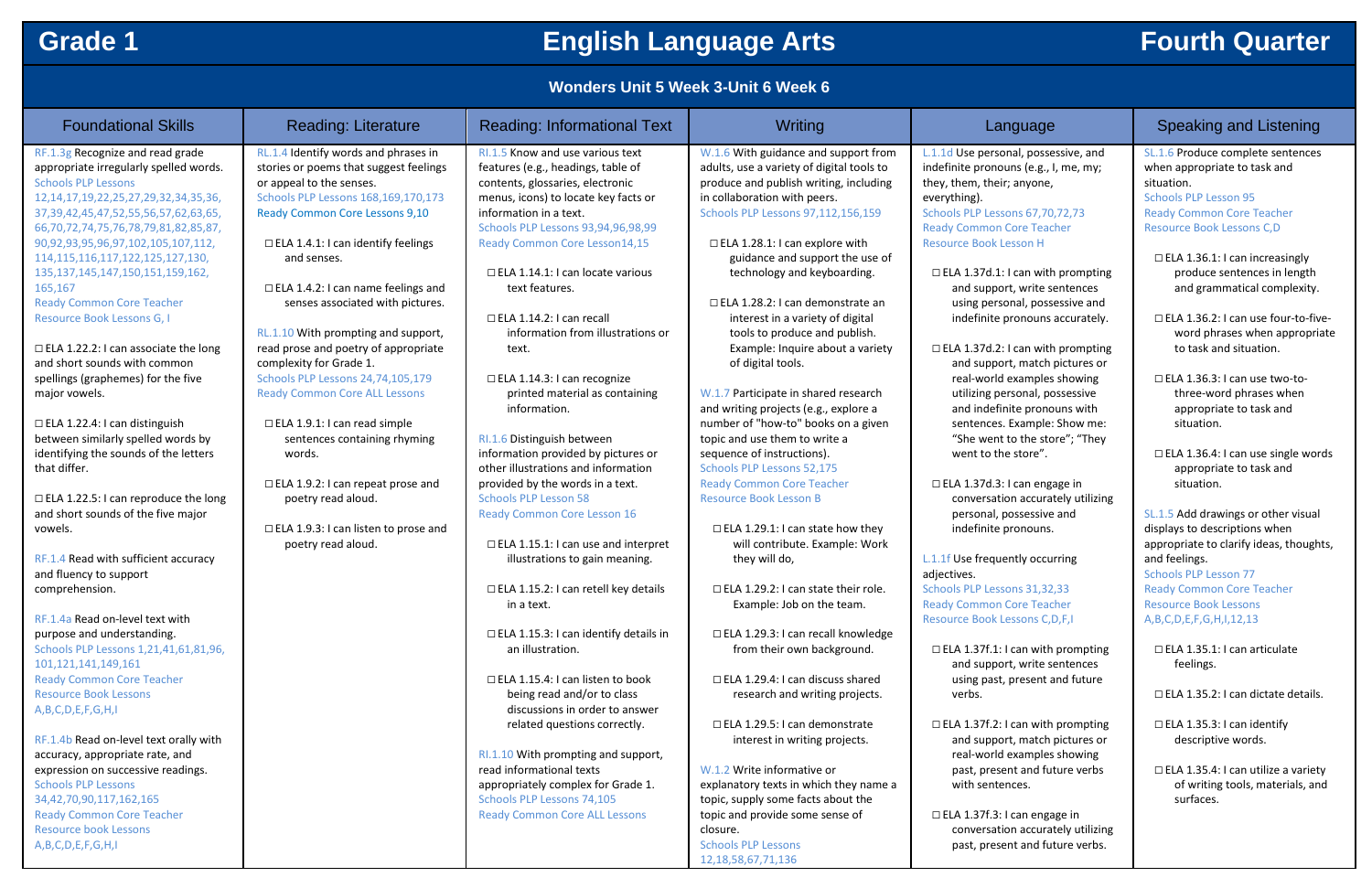RF.1.4c Use context to confirm or selfcorrect word recognition and understanding, rereading as necessary. Schools PLP Lessons 45,46,92,129 □ ELA 1.23.1: I can read emergentreader texts with purpose and understanding. ☐ ELA 1.23.2: I can identify who and what the story is mostly about. ☐ ELA 1.23.3: I can accurately blend and read CVC. ☐ ELA 1.23.4: I can recognize common high -frequency words. ☐ ELA 1.19.1: I can read informational passages containing simple sentences. ☐ ELA 1.19.2: I can repeat informational text read aloud. ☐ ELA 1.19.3: I can listen to informational text read aloud. Ready Common Core Teacher Resource Book Lesson F,I ☐ ELA 1.25.1: I can conclude thoughts. ☐ ELA 1.25.2: I can differentiate between fact and opinion. ☐ ELA 1.25.3: I can write simple sentences that convey meaning. ☐ ELA 1.25.4: I can express key details orally. ☐ ELA 1.25.5: I can identify details in an illustration. W.1.1 Write opinion pieces in which they introduce the topic or name the book they are writing about, state an opinion, supply a reason for the opinion, and provide some sense of closure. Schools PLP Lessons 2,86,166 Ready Common Core Teacher Resource Book Lessons D, H Alabama Specific a. Write simple poems addressing a topic. ☐ ELA 1.24.1: I can conclude thoughts. ☐ ELA 1.24.2: I can differentiate between fact and opinion. ☐ ELA 1.24.3: I can write simple sentences that convey meaning. ☐ ELA 1.24.4: I can express opinion and ideas verbally. ☐ ELA 1.24.5: I can state a preference. ☐ ELA 1.24.6: I can purposefully make a choice. L.1.1 $g$  Use freque conjunctions (e.g. because). Schools PLP Lesso Ready Common ( Resource Book Le  $\Box$  ELA 1.37g.1: and support using corre  $\Box$  ELA 1.37g.2: conjunction  $\Box$  ELA 1.37g.3: conversatio conjunction L.1.1h Use deterr demonstratives). **Ready Common C** Resource Book Le  $\Box$  ELA 1.37h.1: and suppor using corre  $□$  ELA 1.37h.2: determiner  $\Box$  ELA 1.37h.3: conversatio determiner  $L.1.1i$  Use freque prepositions (e.g. toward). Schools PLP Lesso  $\Box$  ELA 1.37i.1: I and suppor using frequ preposition  $\Box$  ELA 1.37i.2: I preposition □ ELA 1.37i.3: I conversatio frequently preposition L.1.2 d Use conve words with comn and for frequentl words.

| ently occurring<br>,., and, but, or, so,                                 |  |
|--------------------------------------------------------------------------|--|
| ons 121,125,126<br>Core Teacher<br>esson B                               |  |
| I can with prompting<br>t, write sentences<br>ct conjunctions.           |  |
| I can choose correct<br>n given choices.                                 |  |
| I can engage in<br>on accurately utilizing<br>ns.                        |  |
| miners (e.g., articles,                                                  |  |
| Core Teacher<br>esson G                                                  |  |
| I can with prompting<br>t, write sentences<br>ct determiners.            |  |
| I can choose correct<br>given choices.                                   |  |
| I can engage in<br>on accurately utilizing<br>٢S.                        |  |
| ntly occurring<br>., during, beyond,                                     |  |
| on 119                                                                   |  |
| can with prompting<br>t, write sentences<br>ently occurring<br>١S.       |  |
| can choose correct<br>is given choices.                                  |  |
| can engage in<br>on accurately utilizing<br>occurring<br>١S.             |  |
| entional spelling for<br>non spelling patterns<br>ly occurring irregular |  |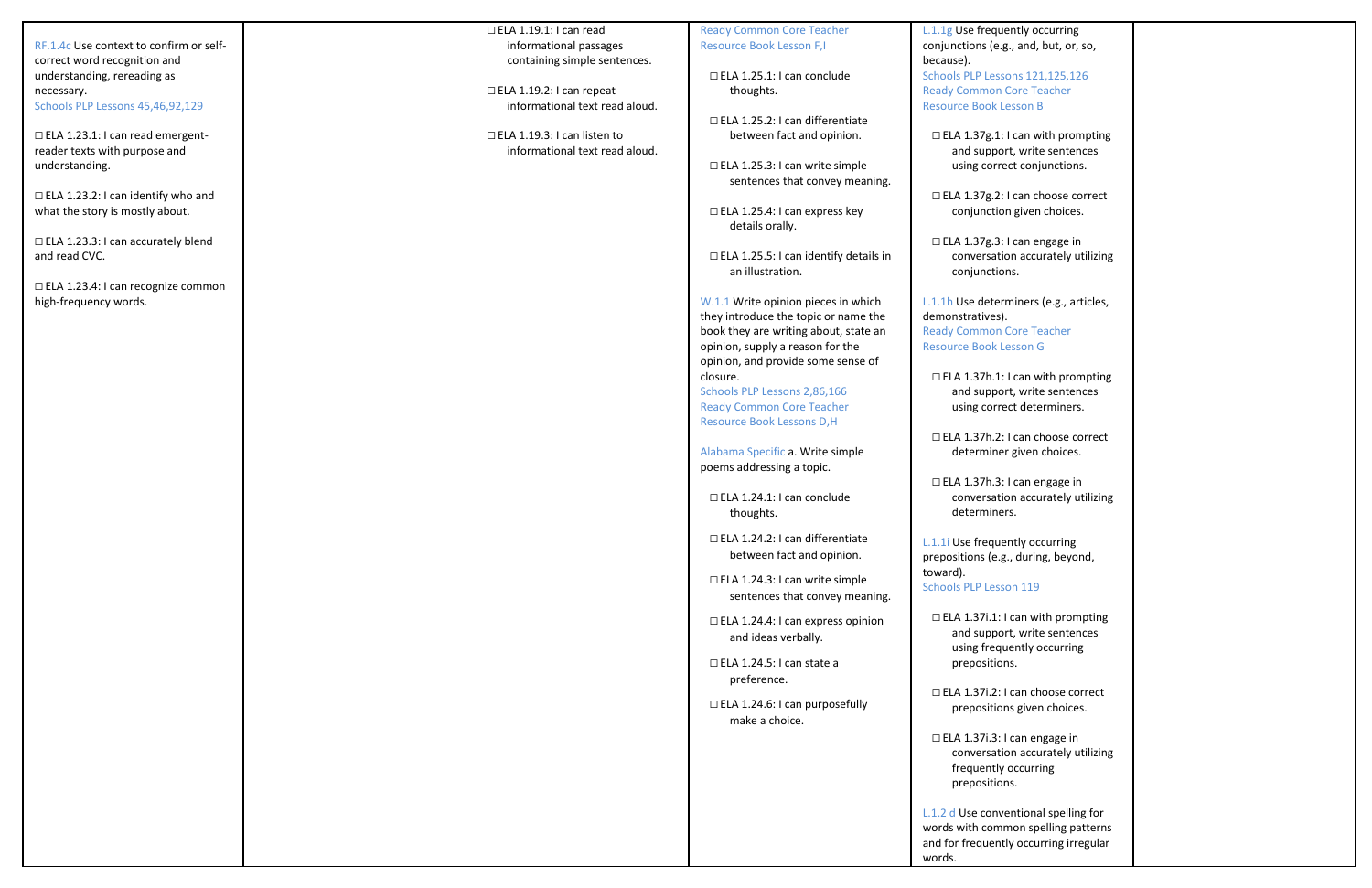| <b>Schools PLP Lessons</b>                                                                                                                                                                                                       |                                       |
|----------------------------------------------------------------------------------------------------------------------------------------------------------------------------------------------------------------------------------|---------------------------------------|
| 1,6,11,16,21,26,31,36,41,46,51,56,61,<br>66,71,81,86,91,96,101,106,111,116,<br>121, 126, 131, 136, 141, 146, 151, 156,<br>161, 166, 171, 176                                                                                     |                                       |
| □ ELA 1.38.d.1: I can fluently read<br>grade level sight words.                                                                                                                                                                  |                                       |
| L.1.5 With guidance and support from<br>adults, demonstrate understanding of<br>word relationships and nuances in<br>word meanings.<br><b>Ready Common Core Teacher</b><br>Resource Book Lesson 9,10,13                          |                                       |
| L.1.5a Sort words into categories (e.g.,<br>colors, clothing) to gain a sense of the<br>concepts the categories represent.<br>Schools PLP Lesson 177<br><b>Ready Common Core Teacher Resource</b><br><b>Book Lesson C</b>        |                                       |
| $\Box$ ELA 1.40.1: I can sort simple objects.                                                                                                                                                                                    |                                       |
| □ ELA 1.40.2: I can demonstrate<br>categorizing.                                                                                                                                                                                 |                                       |
| □ ELA 1.40.3: I can engage in                                                                                                                                                                                                    | conversation in real life situations. |
| $\Box$ ELA 1.40.4: I can identify, sort, and<br>distinguish the relationship<br>between words and their<br>meanings.                                                                                                             | match pictures to demonstrate and     |
| L.1.6 Use words and phrases<br>acquired through conversations, reading<br>and being read to, and responding to<br>texts, including using frequently occurring<br>conjunctions to signal simple<br>relationships (e.g., because). |                                       |
| $\Box$ ELA 1.41.1: I can with prompting and<br>support, write sentences using<br>correct conjunctions.                                                                                                                           |                                       |
| □ ELA 1.41.2: I can choose correct<br>conjunction given choices.                                                                                                                                                                 |                                       |
| □ ELA 1.41.3: I can engage in<br>conjunctions.                                                                                                                                                                                   | conversation accurately utilizing     |
| □ ELA 1.41.4: I can connect new<br>experiences.                                                                                                                                                                                  | vocabulary with prior educational     |